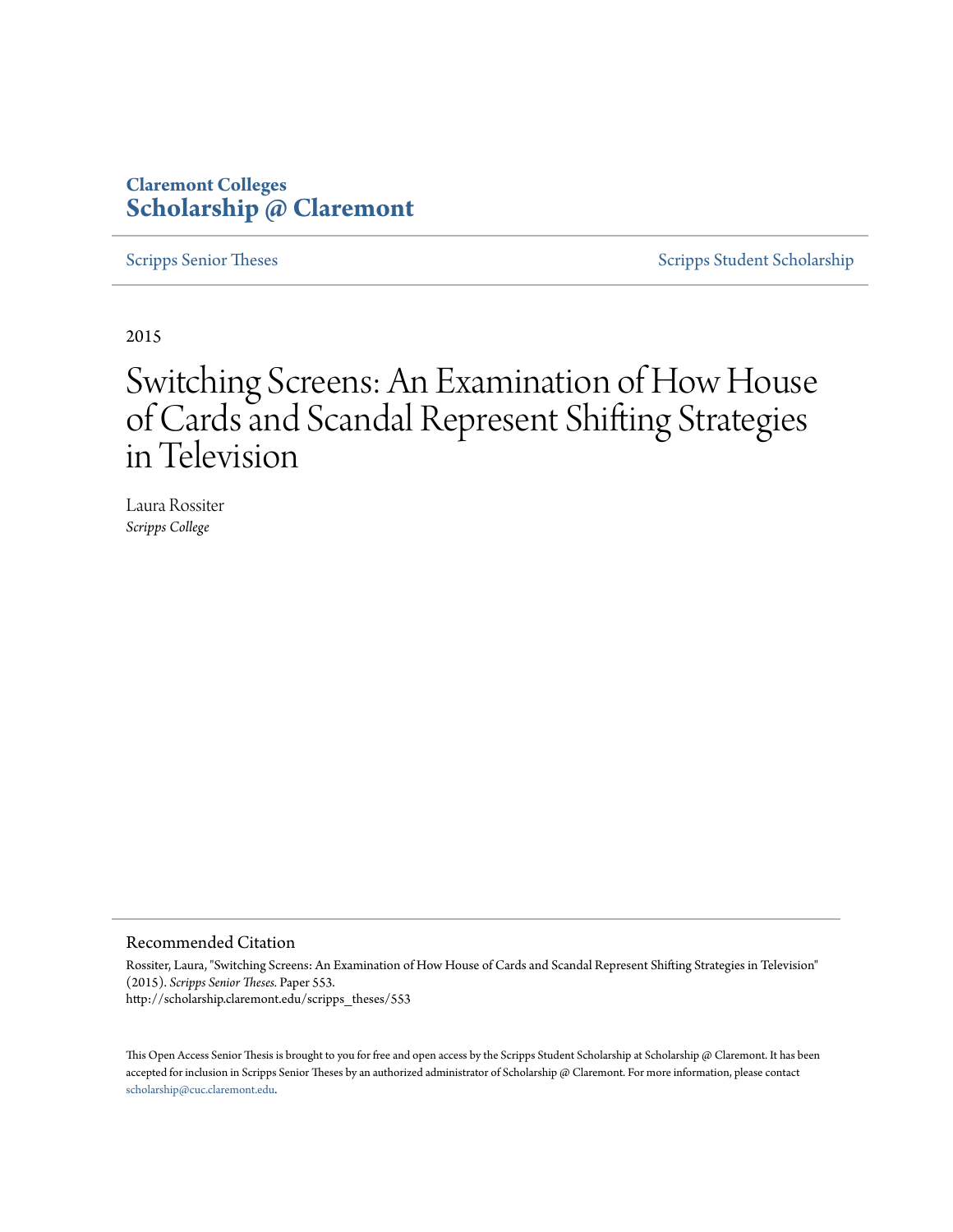# **SWITCHING SCREENS: AN EXPLORATION OF HOW** *HOUSE OF CARDS* **AND**  *SCANDAL* **REPRESENT SHIFTING STRATEGIES IN TELEVISION**

by

# **LAURA ROSSITER**

# **SUBMITTED TO SCRIPPS COLLEGE IN PARTIAL FULFILLMENT OF THE DEGREE OF BACHELOR OF ARTS**

# **PROFESSOR FRIEDLANDER PROFESSOR MACKO**

**DECEMBER 9, 2014**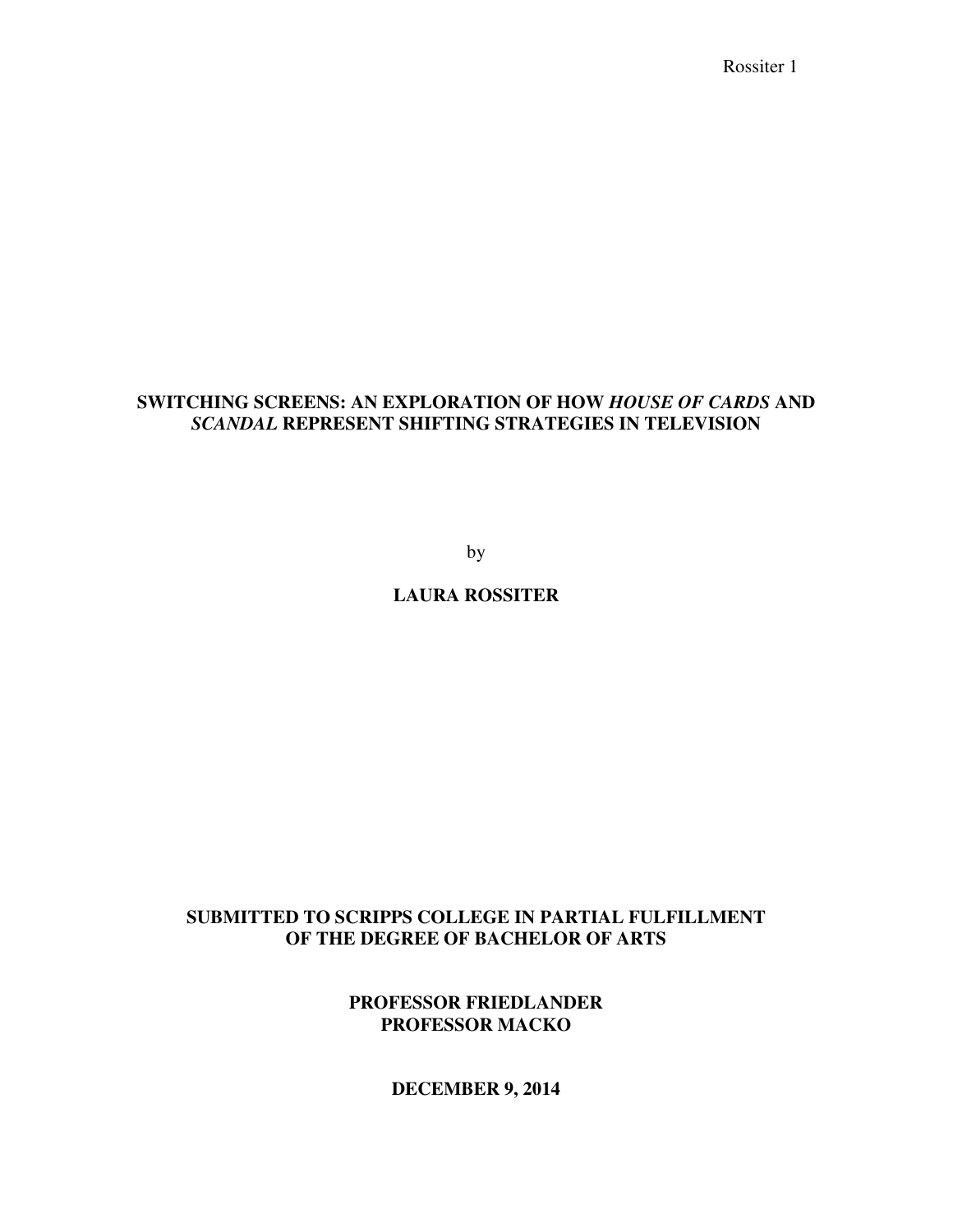Television has always been a big part of my life. When I was young, my parents had strict policies about television. Back then television was a reward, something only to be watched once a week for a very short period of time. That all changed when I turned thirteen and was given my own laptop. All of a sudden, I had the ability to watch television without my parents' knowledge. Television became less of a reward and more of a way to insert myself into other worlds. I found myself enthralled with the lives of other people and watching them develop over time. I became fascinated by the twists and turns of plots and the tumultuous relationships between characters. Television stopped being about the adrenaline of sneaking behind my parents' back and instead became about following the worlds in which my characters lived.

As I got older, the temptation grew stronger. I became aware of the endless possibilities of Internet streaming using Netflix (as well as the few illegal sites in which I dabbled). I found I enjoyed watching whole seasons of shows and series more than having to wait week to week. That way, I could immerse myself completely in the lives of the characters. I followed storylines with such intensity that my real world fell away. I found myself watching *Buffy the Vampire Slayer* and *FRIENDS* as a way of dealing with college application stress. When I became frustrated with my mother, I turned to *Gilmore Girls.* The shows I watched not only helped me to deal with the world around me but also, as the characters developed, so did I. When I went to college, I chose to examine the alternative television worlds I lived in by becoming a Media Studies major. I found myself required to watch television for class and learning how to productively discuss and critique it.

 Now loving television is only part of the viewing experience for me. I have found that the bigger part of productive television viewing is being a critical observer. I discern the way in which my emotions are manipulated (I am a heavy television crier), I keenly try to spot out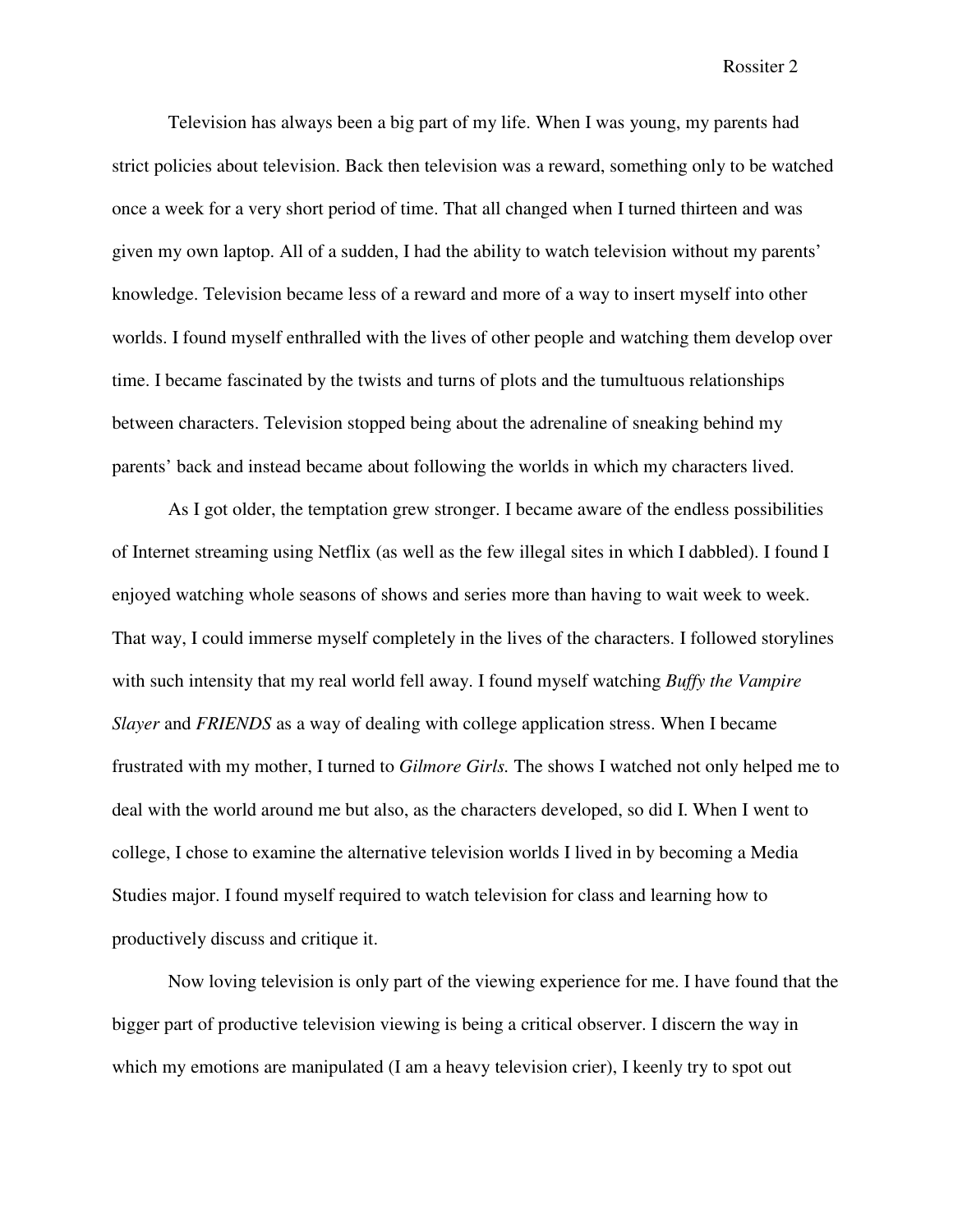advertising, and I always try to understand why plot and character choices are made. I have used this viewing dynamic to focus on two shows that have garnered particularly lively public attention in the past couple of years: *Scandal* and *House of Cards.*

Both shows have similar conceits (White House? Check. Sex? Check. Murder? Check.) but use different platforms: *House of Cards* is a Netflix Original production while *Scandal* is a broadcast television program on ABC. Through the course of this paper, I will examine how the platform and type of consumption affects the content and distribution of the show and the types of relationships they forge with their viewers. The main discussions in this paper will focus on the two series as a whole with a particular focus on the first seasons of both *House of Cards* and *Scandal*.

## **Television Context**

 Before investigating the current state of television, I will discuss the history of television in relation to *House of Cards and Scandal*. Television has been a large part of the American pastime for over a century. Major broadcast networks started in the mid-1920s and by the 1950s, television dramas became the majority form (Williams 54). For decades, "medium television watching was primarily controlled by networks, offering a limited choice of programming on a tightly delimited schedule with no other options to access content" (Mittell 31). Networks controlled the various forms of television productions, from news to sports. The dramatic form was found to be profitable for broadcast television because serials and series have advantages such as time-slots that allow for a run of weeks and because of "their element of continuity the serial and the series encourage attachment to a given station or channel" (Williams 57). However, it was also found that audiences lacked the "weekly consistency to allow for serialized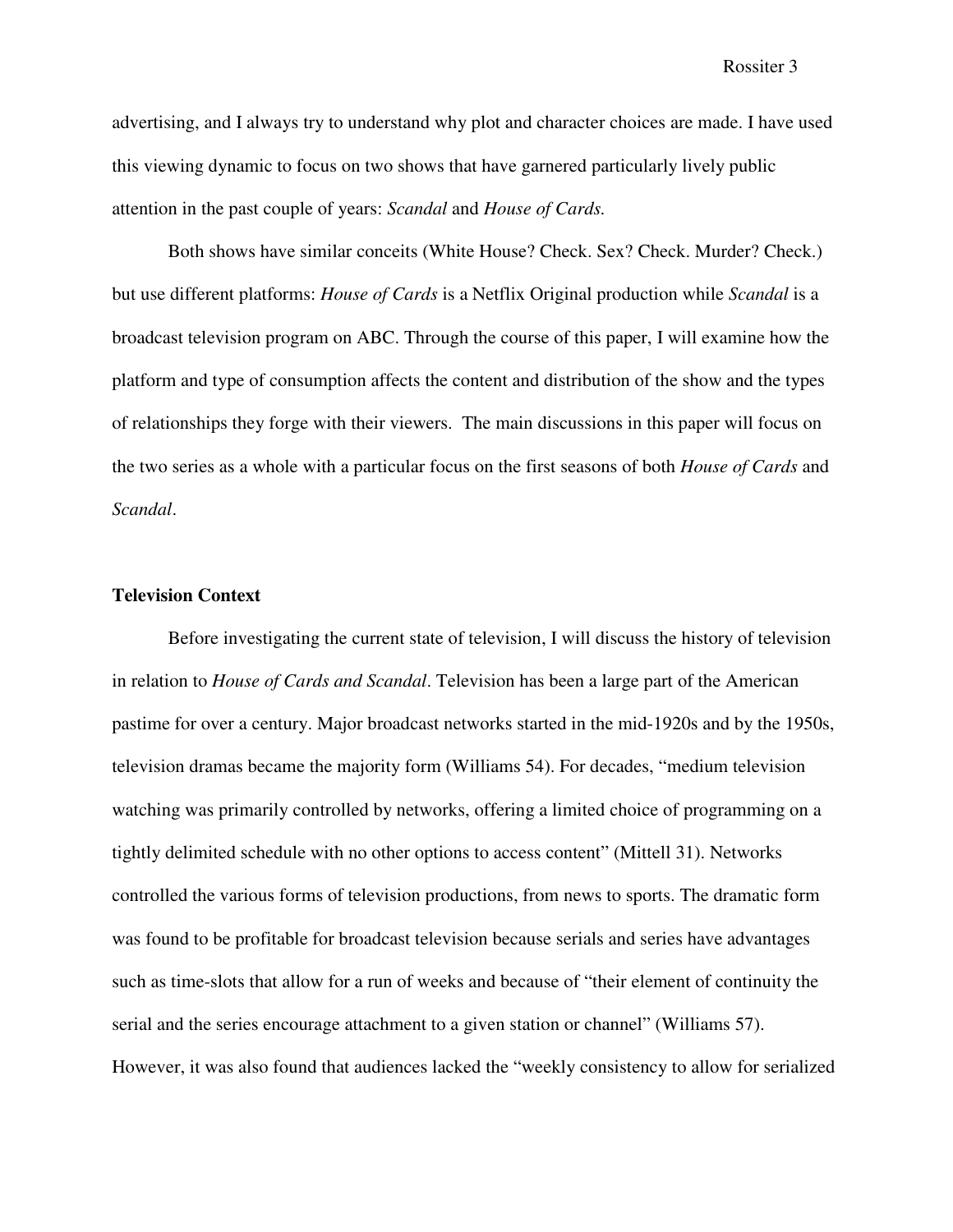narratives, and the pressure of syndication favored interchangeable episodes of conventional sitcoms and procedural dramas" (Mittell 31). These shows, generally referred to as procedurals, have consistency of character traits from episode to episode but rarely have an overarching plot or character developments. To watch a procedural, viewers do not have to have knowledge of previous episodes or storylines, as there is little narrative or character complexity.

Since cable and the VCR became mainstream in the early 1980s, viewers have gained more control over when and what they watch. Audiences suddenly had the ability not just to have access to full seasons at a time, but could also re-watch episodes or segments that contained more complex moments (Mittell 31). Subsequently, network television has seen a severe decline in viewership because it became harder to access broad heterogeneous audiences. According to Forbes Magazine, in the past twelve years there has been a 50 percent collapse in broadcast television audience ratings (Casserly). The new competition brought on by industry changes has led to transitions from mass to niche audience norms. Shows targeted to a specific type of audiences allow the viewers to bond deeply with the shows, often creating cult audiences. According to Mittell, "Audiences tend to embrace complex programs in much more passionate and committed terms than most conventional television" (32). While procedurals still exist with shows such as *White Collar* and *Bones*, the industry in the past couple of decades has opened to allow more complex shows with invested viewers like *Scandal* and *House of Cards*.

As the number of ways to access television has increased and audience sizes have shrunk, networks have discovered the importance of cult television because this creates not just extremely loyal fans, but also a buzz. The "buzz" or "buzzworthiness" of a show is a vital marketing technique because word of mouth travels fast on social media and pushes other online viewers to tune in out of curiosity (Hutchinson 9). The better buzz a show has, the more likely it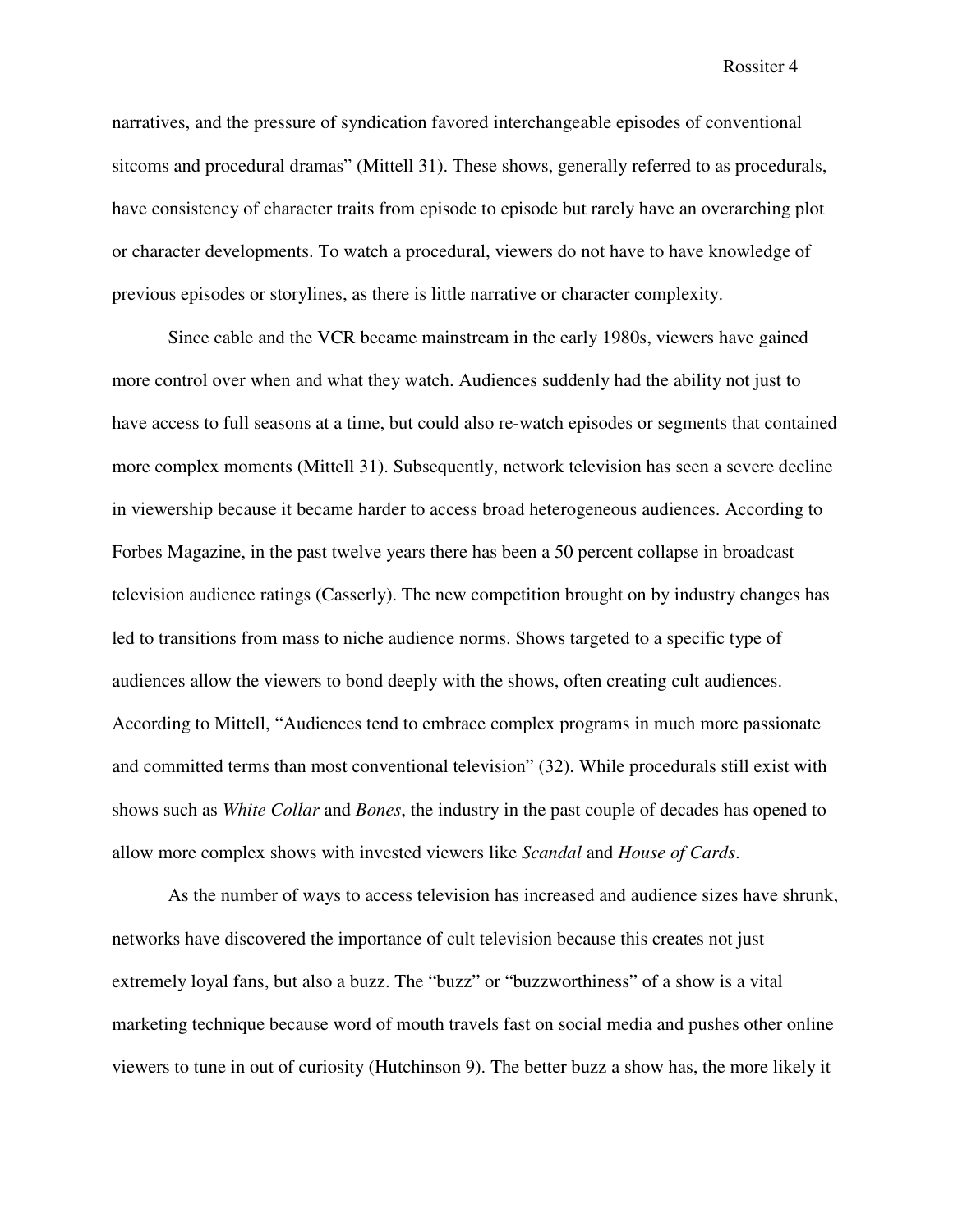is for individuals to start watching and the less likely it becomes that they will fall behind on episodes out of fear of missing out (in terms of both finding spoilers online and not being able to keep up with discussions of the show).

With the switch to more narrative and serialized television, networks created the soap opera genre. This move to complexity started in the late 1970s through the early 1980s and included shows such as *Dallas* and *Dynasty* (Mittell 32). According to Hill, "Soap operas are serial melodramas that deal with the lives of multiple characters, usually with very emotional relationships" (8). All serials today share their roots with the soap opera genre such as *House of Cards* and *Scandal*. Part of this is because soap operas are particularly price effective. Soap operas have many characters, which allows for frequent changes such as characters leaving, dying, or returning (a perfect example of this is *Dallas*). Both *Scandal* and *House of Card* have gotten rid of our killed of numerous secondary characters. Another advantage of soap operas is that they are relatively less expensive to film because they rarely go "on location" (Hill 8). Soap operas have shaped current television today, particularly with the shift to creating strong emotional ties between the viewers and the characters.

 By the 1990s, serials built on the innovations of the 1980s by making increasingly complex story arcs that last through episodes and seasons (Mittell 33). Shows from this time, such as *Buffy the Vampire Slayer* and *The X-Files* contain episodic arcs as well as a long-term story arcs. Each episode of *Buffy the Vampire Slayer* has a beginning, middle, and end in which the Scooby Gang (a name for the main characters in the show) have to defeat some kind of evil. At the same time, most episodes build to the overarching "big bad" that the gang has to defeat at the end of the season. The show had enough episode coherence that most viewers could watch an episode without knowledge of the overarching plot. For the majority of viewers who watch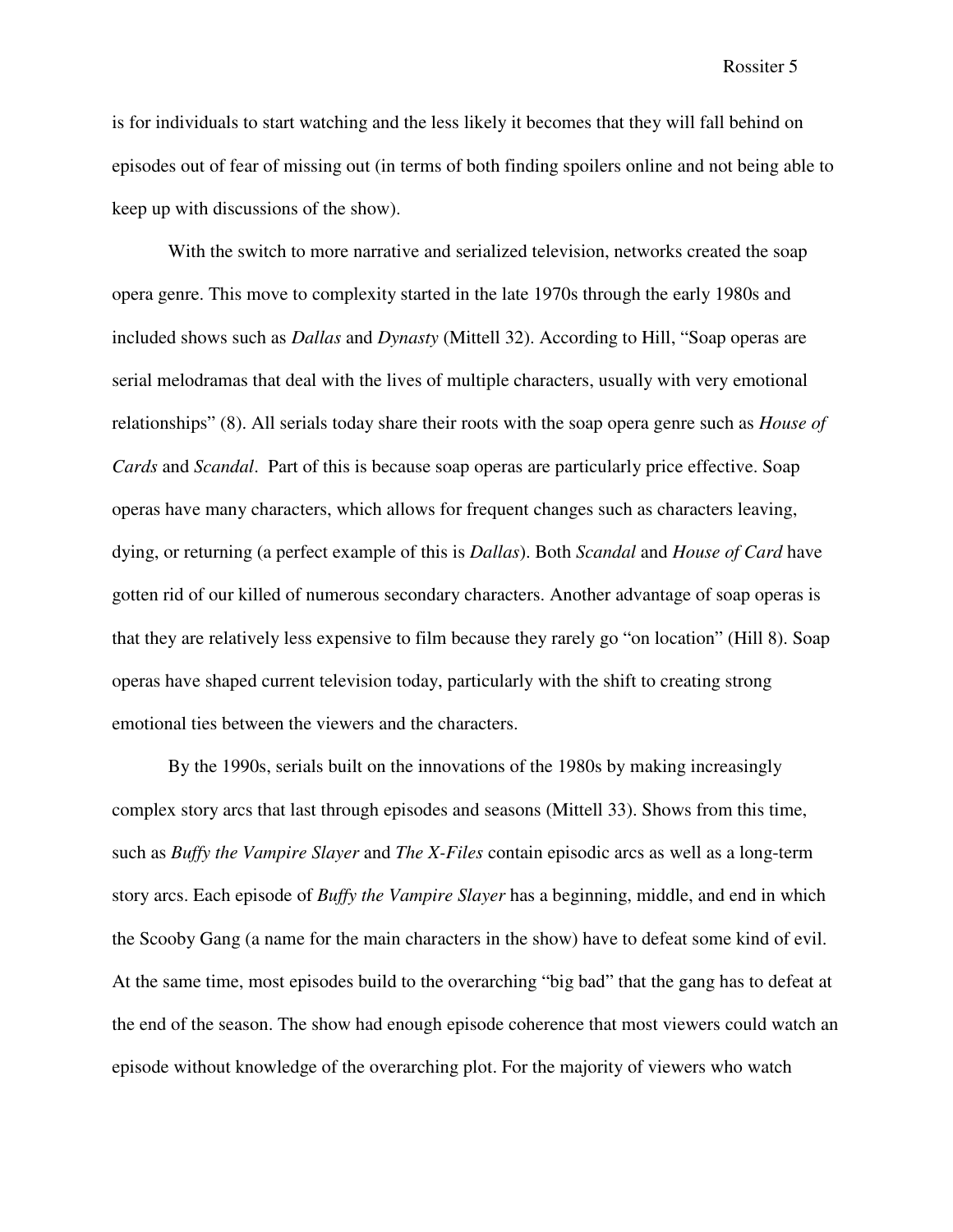shows in a way that follows season arcs, the more complex plot requires viewers to not miss any episodes, as they will fall behind on plot. The viewers have to take an active role in watching; otherwise they will fall behind on plot developments. Most shows today, particularly broadcast shows like *Scandal*, attempt to strike a balance between being episodic enough for viewers to watch any random episode without knowledge of the previous one while also having overarching plot for people who watch every week and for those who binge-watch the show in short periods of time.

Today, binging on television is often associated with Netflix. Netflix was founded in 1997 as a DVD rental company for movies and television shows. Originally, the concept behind Netflix was to have a flat-fee unlimited rental in which there would be no late costs. By 2005, the company had 4.2 million subscribers with a consistent increase in membership numbers (Auletta). In 2007, the company, determined to stay relevant during the switch to online streaming, began streaming movies and television shows on their website. The CEO and cofounder of Netflix, Reed Hastings stated that part of Netflix's success has been the ability to take advantage of viewers' dissatisfaction with traditional television (Auletta). Instead of requiring viewers to watch an hour of programming including twenty minutes of commercials, Netflix provides a commercial-free experience.

 Netflix's brand has such a widespread hold on viewers that its name is frequently synonymous with streaming movies or television, even if viewers are not actually using Netflix. Netflix originally was mainly a movie-viewing site but has slowly gained access to previously cancelled cult shows such as *Buffy the Vampire Slayer, The West Wing,* and *Freaks and Geeks* as well as finished seasons of currently airing shows such as *Scandal*. This has offered a new way to build audiences for current broadcast and cable shows because of the easy access to watching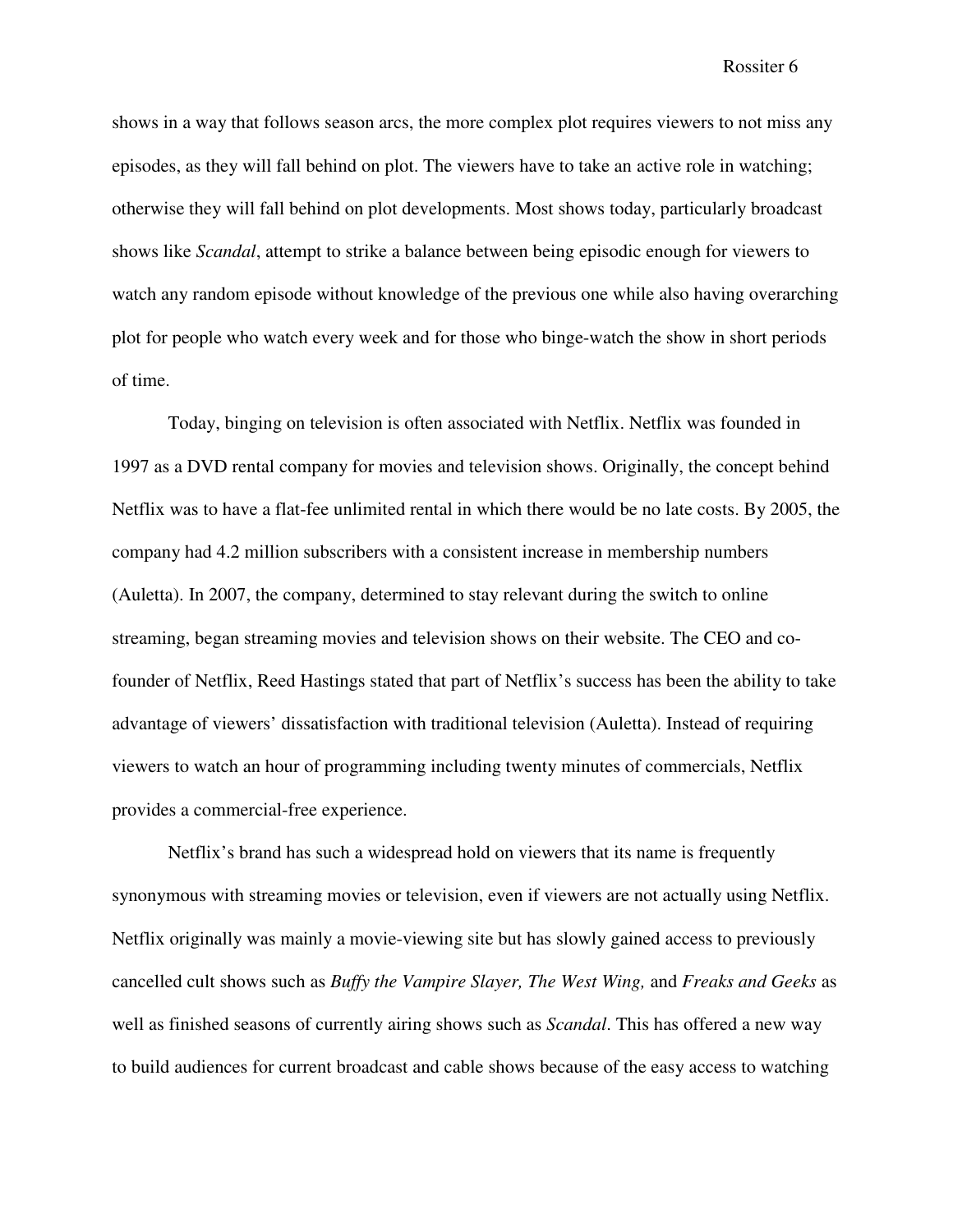prior seasons. In fact, "the ratings for the fifth season of AMC's 'Breaking Bad' were more than double those of the season before, and several times higher than those of Season One" largely because of Netflix (Auletta). The ability to watch entire seasons allows viewers to deeply invest in the shows by watching characters and plots develop over a significantly shorter time than if it was aired live. According to Auletta, Cindy Holland, Netflix's Vice President of Original Content, Netflix viewers watching television consume on average two and a half episodes in one sitting (some of this may be due to the perfectly timed countdown after finishing one episode until the next episode auto-plays). Netflix is so widely used in fact that "during peak hours, Netflix accounts for more than thirty per cent of all Internet down-streaming traffic in North America, nearly twice that of YouTube, its closest competitor" (Auletta). By watching on average two to three episodes in one sitting, viewers choose to immerse themselves completely in the fictional worlds of television for long periods of time.

### **Case Study Context**

 In mid 2011, Netflix announced that it was going to create original programming. On February 1, 2013 Netflix released *House of Cards* on its website; an original Netflix television show adapted from an eponymous British BBC miniseries. The show is generally attributed to the "creative genius" of Beau Willimon and David Fincher despite there being two producers, two executive producers, and nine executive producers (Hill 26). The show has not gone unnoticed by television award programs and critics. *House of Cards* won three Emmys for its first season and was nominated for nine, the first time a non-traditional television show won an Emmy (Auletta). Additionally, the second season received thirteen Emmy nominations.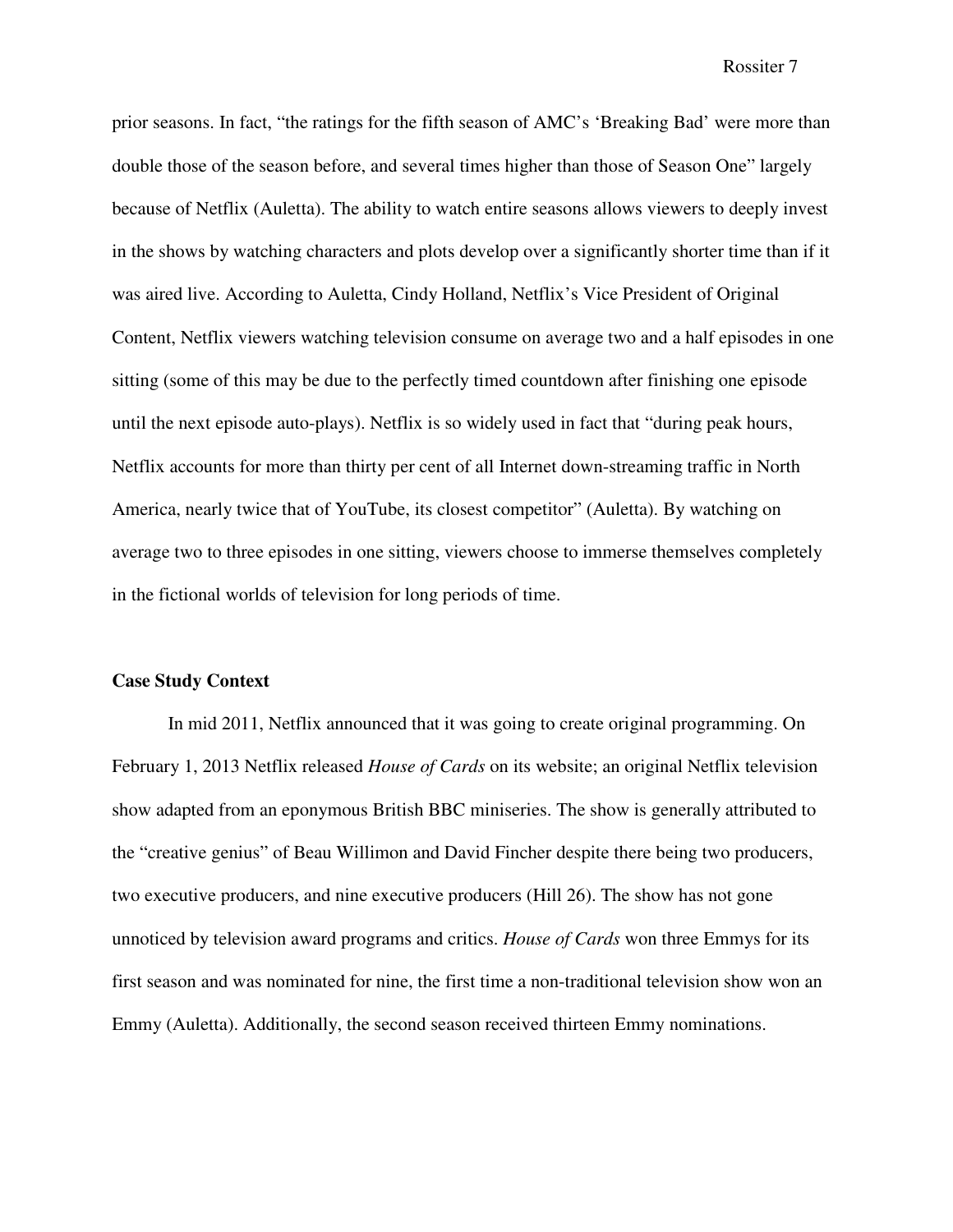Numerous blogs and publications including *The New Yorker, A.V. Club,* and *Variety* have also written about the buzz-worthiness of both the show and the platform.

The series is a political drama set in Washington D.C. starring Kevin Spacey as the main character, Francis (Frank) Underwood. Frank is the ruthless, manipulative, power-hungry majority House whip from South Carolina matched by his equally ruthless wife Claire (Robin Wright). In the pilot episode of the show, Frank is passed over for the role of Secretary of State causing him to create an ongoing scheme to exact his revenge and plan his ascent up the political ladder.

The show's first season predominately revolves around Frank while also diving into Claire's life running the Clean Water Initiative charity organization. Additionally, we learn about Zoe Barnes (Kate Mara), a political reporter who has a symbiotic extra-material affair with Frank. The show also follows the life of Peter Russo (Corey Stoll), a congressman from Pennsylvania struggling with drug, alcohol, and sex addiction. The plot of the show will be further analyzed in later sections of the paper.

Nearly a year before *House of Cards* was aired on Netflix, a different political soap opera was released on ABC. On April 5, 2012 *Scandal* premiered catapulting the creator, Shonda Rhimes, and the lead actress, Kerry Washington, to fame. The show has been nominated for five Emmys and has won two. *Scandal*, like many current broadcast shows, offers its previous seasons on Netflix. The show is created with the knowledge that a large audience will bingewatch past seasons as well as view the current season live.

 The series is about Olivia Pope (Washington) a former White House Communications Director turned political fixer. Olivia's crisis management firm, Olivia Pope & Associates, contains a racially diverse cast of "Gladiators in Suits" (often shortened to "Gladiators"), a term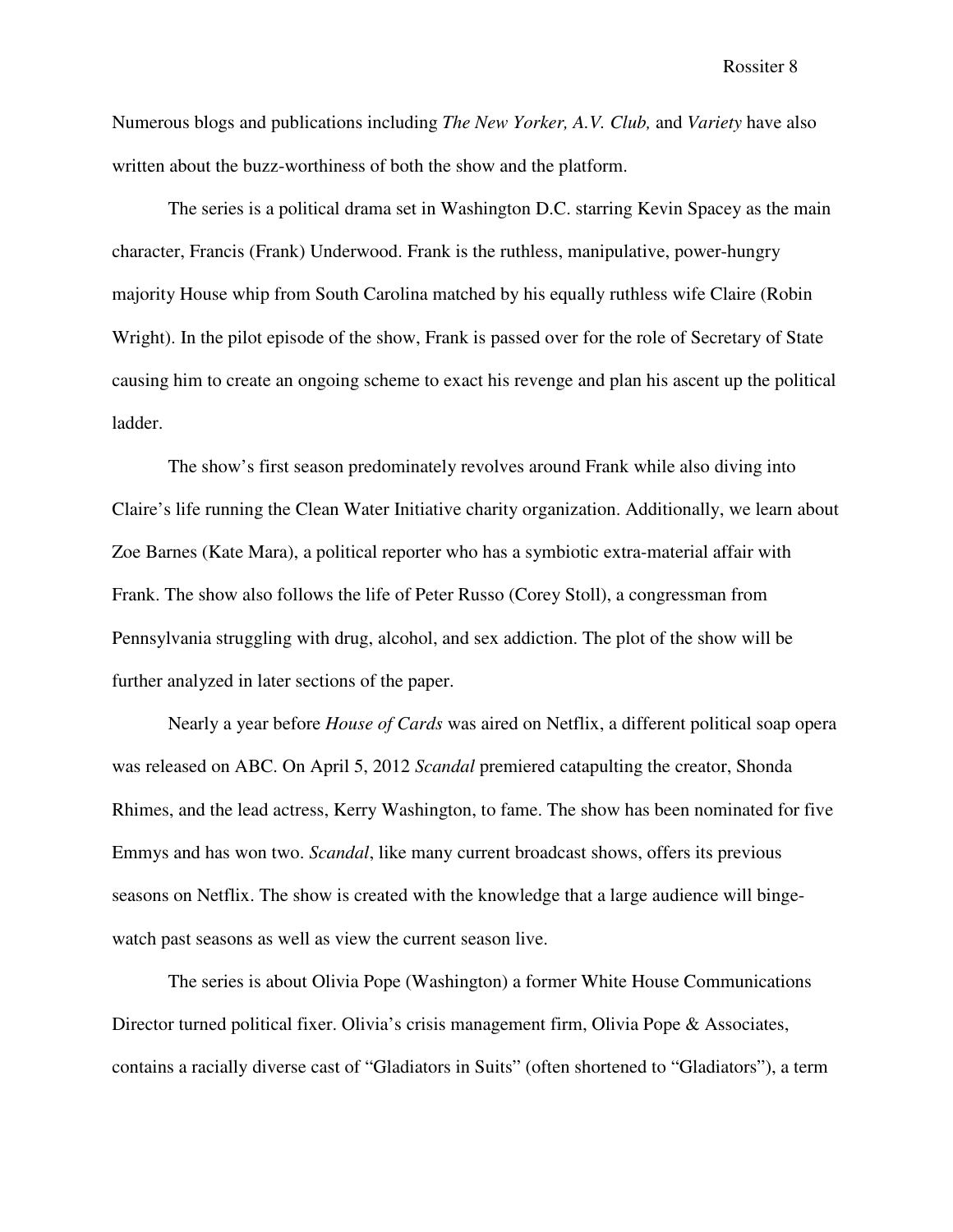Olivia coined for her team. The show follows the various cases Olivia works on as well as relationships between characters. Romantically, the show focuses on the relationships between President Fitzgerald Grant III (Tony Goldwyn) and his wife Mellie (Bellamy Young) as well as the love triangle between the President, Olivia, and Jake Ballard (Scott Foley). The various plot aspects of this show such as the suspense, murder, and love triangles are just a small part of how the show is marketed to a target audience.

## **Marketing and Revenue**

 An important aspect of a television show's success is the way in which it is marketed. For one, both *House of Cards* and *Scandal* came at an interesting time in American politics. *Scandal* premiered a few months before the presidential election that gave President Obama his second term. *House of Cards* followed in early 2013, a month after Obama's second inauguration. The fact that the shows revolved around an alternative Washington D.C. during a time when it was a hot topic in people's minds helped the shows create a buzz to gain viewers. The marketing of the shows to help them remain buzzworthy and relevant has been an important part of their success. However, both *House of Cards* and *Scandal* have very different approaches to how they have achieved this goal.

According to Andrew Leonard in an article published in *Salon.com*, "Netflix can save big on marketing costs because Netflix's recommendation engine will do all the heavy lifting. Already, Netflix claims that 75 percent of its subscribers are influenced by what Netflix suggests they will like." This gives Netflix the ability recommend its viewers to watch *House of Cards* creating easy access to a target audience. Additionally, the large amount of "Big Data" that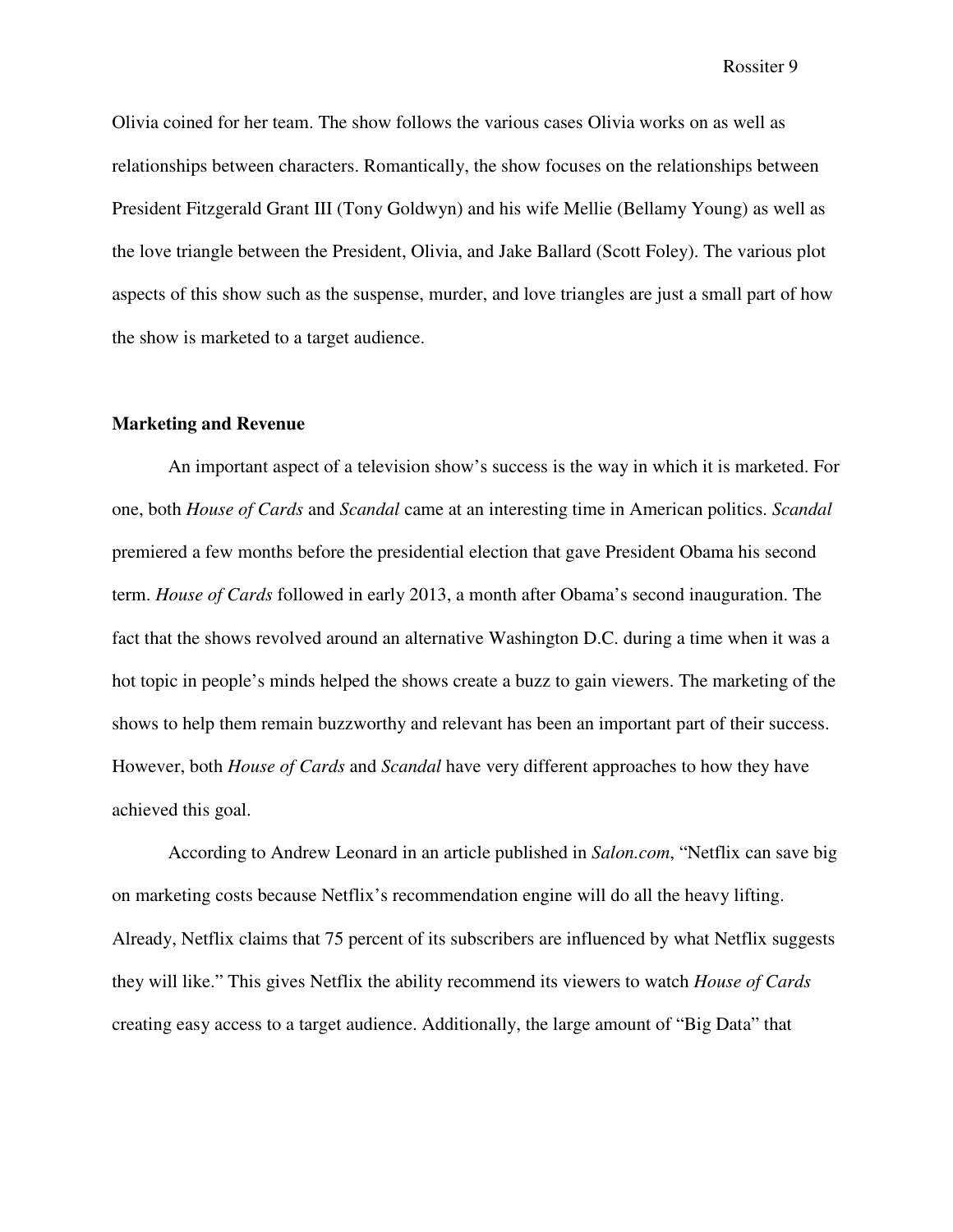Netflix has accumulated about its audiences allows it to tailor show recommendations for specific viewers.

Netflix approved the project of creating *House of Cards* without having a pilot or testmarketing it, which is practically unheard of in television production. As explained in an article in *The New Yorker,* Netflix knew that the genre of political dramas/ thrillers as well as the original British production of *House of Cards* was popular on Netflix. Additionally, David Fincher is a well-known name with popular films on Netflix such as *Fight Club* and *The Social Network*. Kevin Spacey has starred in popular movies including *Se7en* and *The Usual Suspects* (Auletta). Due to this, "*House of Cards* was able to garner viewers outside of the traditional television audience, thereby cashing in on the well-tested new serial format that premium channels have been introducing to the media landscape over the past decade" (Klarer 205). Therefore, Netflix is able to draw viewers in by using big names of people involved as well as targeting viewers who would be most likely to be invested in and fascinated by the characters and plots.

Furthermore, by disrupting normal distribution methods by releasing all thirteen episodes of a season at once, *House of Cards* created a buzz on social media such as Twitter and Facebook. Although *House of Cards* is not the first show to mass-release an entire season, it is one of the first to take this approach and can still be considered a pioneer. Netflix was originally a way of distributing other platforms' shows and movies and because of the switch from the more traditional streaming approach to releasing original content all at once, audiences around the world took to social media to discuss the *House of Cards*. This created a strong, committed audience following from the beginning.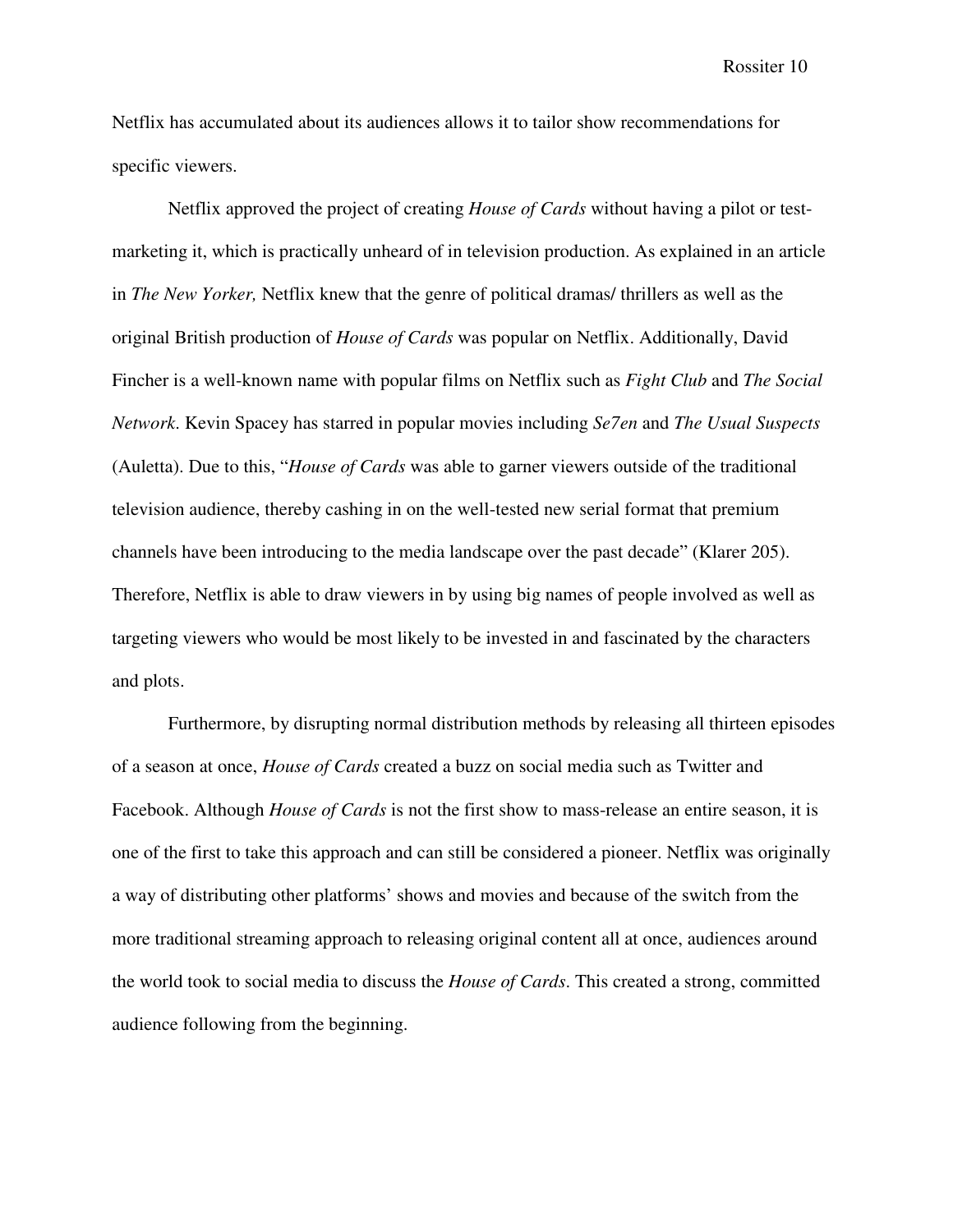ABC's marketing technique for *Scandal* also relies heavily on social media (particularly Twitter) as well as the creator/show runner Shonda Rhimes.<sup>1</sup> Shonda was relatively unknown before her work on *Grey's Anatomy*. However, once the first season of *Grey's Anatomy* aired, it became a huge hit for ABC and Shonda (Raghavan). Particularly, Shonda was known for diverse casting and building intense romantic relationships, both of which can be found in all of her shows (*Grey's Anatomy, Private Practice, Off the Map, Scandal,* and *How to Get Away with Murder*). The popularity of show creators has had an increasingly important influence on the popularity of their television shows because they are considered the authors of the series and have created brand recognition (Hill 27). For those like myself who have watched numerous Shonda shows, her influence over *Scandal* is clear. The fact that I watched *Grey's Anatomy* and that *Scandal* was heavily marketed to *Grey's Anatomy* viewers was what originally got me to watch the show. This makes me part of the 90% majority of *Grey's Anatomy* viewers who stay tuned for *Scandal* (Casserly). This type of marketing has the ability to create a strong viewership because the audience allows itself to become invested in a new show because they trust Shonda to deliver a compelling experience.

Shonda herself frequently promotes all of her shows on Twitter. She currently has 789,000 followers, a number that is nearly double what she had in August 2013. This can be attributed to the fact that ABC has started promoting her as a reason to watch the show. "ShondaLand night" as it has been coined, is being marketed as #tgit or "Thank God It's Thursday." In September 2014, season eleven of *Grey's Anatomy* premiered at 8 pm with 9.8

-

 $1$  Generally when referring to a person in an academic paper, authors use individual's last name. In my personal experience, women are more likely than men to be referred to by their first name and this is an unacceptable double standard in academic papers. However, for this paper I will refer to Shonda Rhimes by her first name as her name is well known and part of ABC's marketing technique.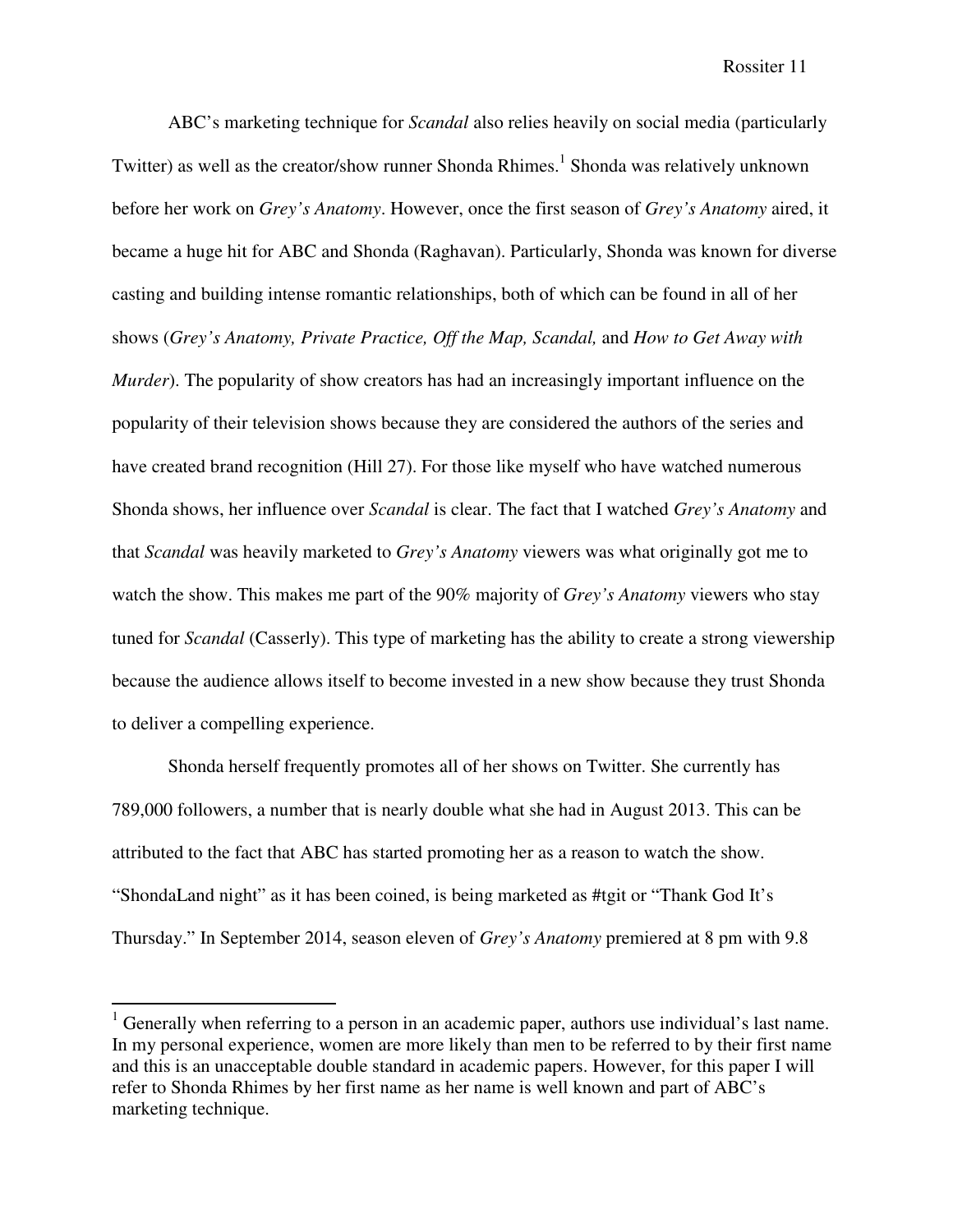million viewers. At 9 pm, *Scandal* premiered its fourth season with 11.9 million viewers. At 10 pm, *How To Get Away With Murder*, the newest ShondaLand show, premiered its first episode with 14 million viewers (Goodman). Because Shonda's shows target the desirable 18-49 age range, particularly women, all of her shows are geared to gain the same audiences. By creating a brand with her name and promoting #tgit, all of Shonda's shows have been able to promote each other and create a loyal ShondaLand fan base.

Another part of *Scandal*'s marketing technique is to try to make viewers watch the show live. Because of the invention of video recorders and streaming on the Internet, viewers have the ability to delay their watching and therefore are able to skip commercials. It has been estimated that around forty-four percent of American households have a digital video recorder (DVR), which allows them to skip commercials (Hutchinson 10). Broadcast shows like *Scandal* need people to watch shows live for a few reasons. One of these reasons is that broadcast shows get their numbers by knowing how many people are watching live. Additionally, broadcast shows get a majority of their funding from commercial advertising, which accounts for 20 minutes of an average hour-long show. The amount advertisers are wiling to pay directly relates to how many people are watching the show. These are the reasons it is important for shows to have viewers watch live. *House of Cards* does not have this issue because it is created for people to watch at their own pace at any time. The show does not require commercial slots and has its own tracking systems for knowing how many people are watching. Because of this difference in how the shows profit, *Scandal* employs Twitter to provide an incentive for people to watch live.

 A large part of the draw for viewers to tweet about a show like *Scandal* is it facilitates live "water cooler" conversations about television that would not ordinarily be possible. Traditionally, "water cooler" discussions refer to when people gather together (frequently at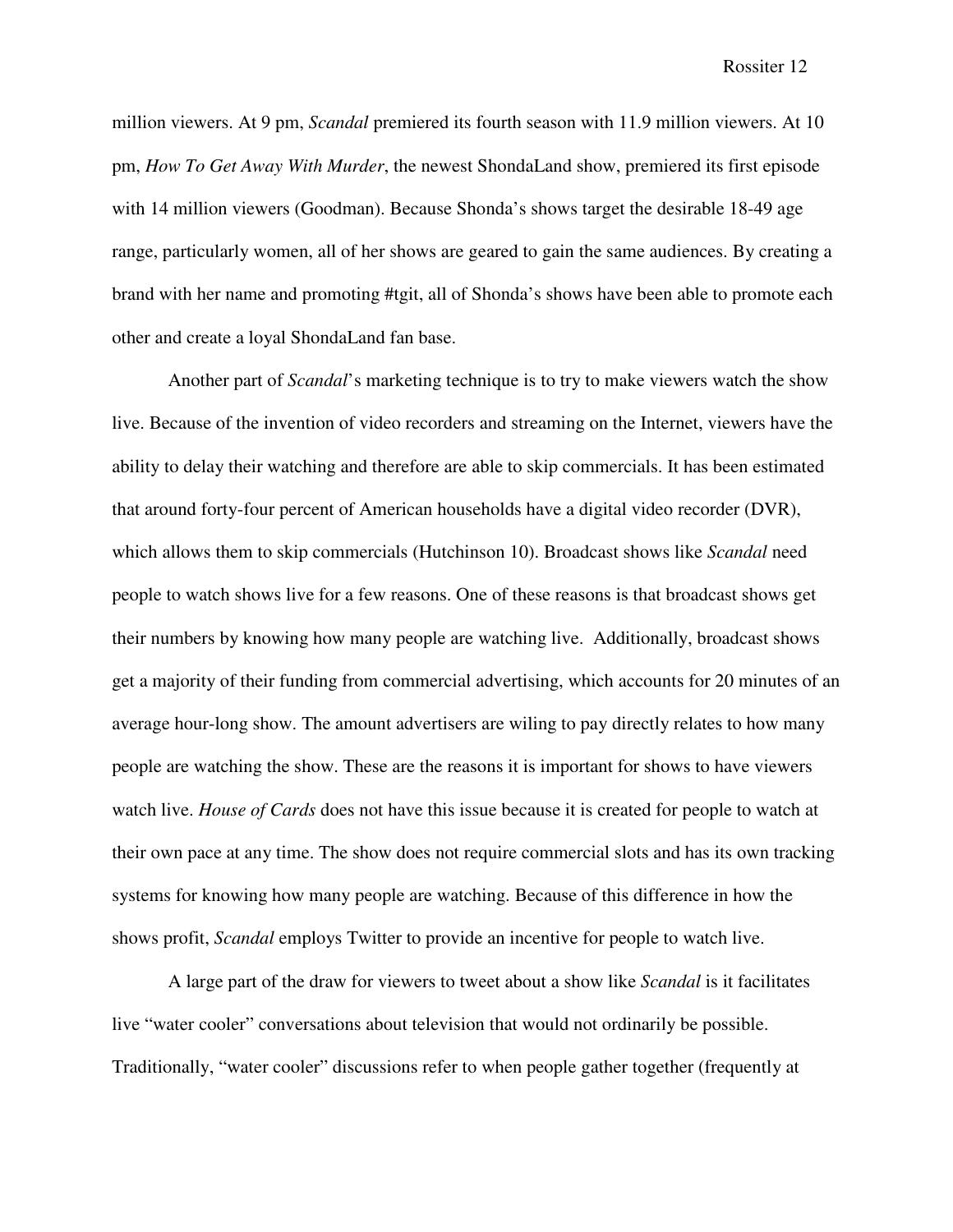work) to exchange opinions and information. Now, social media has become the new "water cooler." According to Hutchinson, almost twenty-five percent of the coveted eighteen to thirtyfour age range turns to social media such as Twitter to express feelings about what storylines they are viewing in their shows in real time as they are watching (1). Twitter creates a new kind of fan club in which fans from all over the world can come together to discuss their love of specific shows and storylines creating a new kind of "water cooler" discussion. This not only facilitates live conversations, but it creates a different way for viewers to invest in shows.

Since the beginning, social media (Twitter in particular) has been a large part of *Scandal*'s marketing, with a strong push during the show's third season. Because of this, the official Facebook and Twitter accounts for *Scandal* grew by 67 percent and 55 percent respectively in 2014 (Kallsen). The show promotes #AskScandal throughout every show so the #Gladiators (a term for those who love *Scandal*) can stay connected to each other and the cast. This allows for a conversation between the viewers and the cast who live-tweet about each episode during the live broadcasts. The show promotes Twitter usage by using on-screen graphics such as "Tweet with the Cast #AskScandal." In an email to *The New York Times*, Marla Provencio, the Executive Vice President for Marketing and the Chief Marketing Officer at the ABC Entertainment group, stated: "The fans look forward to joining the cast each week so they can 'watch together' and talk about the show while it's on" (Vega). In 2013 during the winter finale of *Scandal*, the fans generated 3,000 tweets a minute during the live broadcast totaling 157,601 tweets during the course of the hour (Vega). At the end of episodes with large cliffhangers, the show promotes on-screen hashtags like #WhoShotFitz and #WhoIsQuinn. This gives audiences a way to connect, speculate as to what is to come, and keep the buzz alive until the next episode.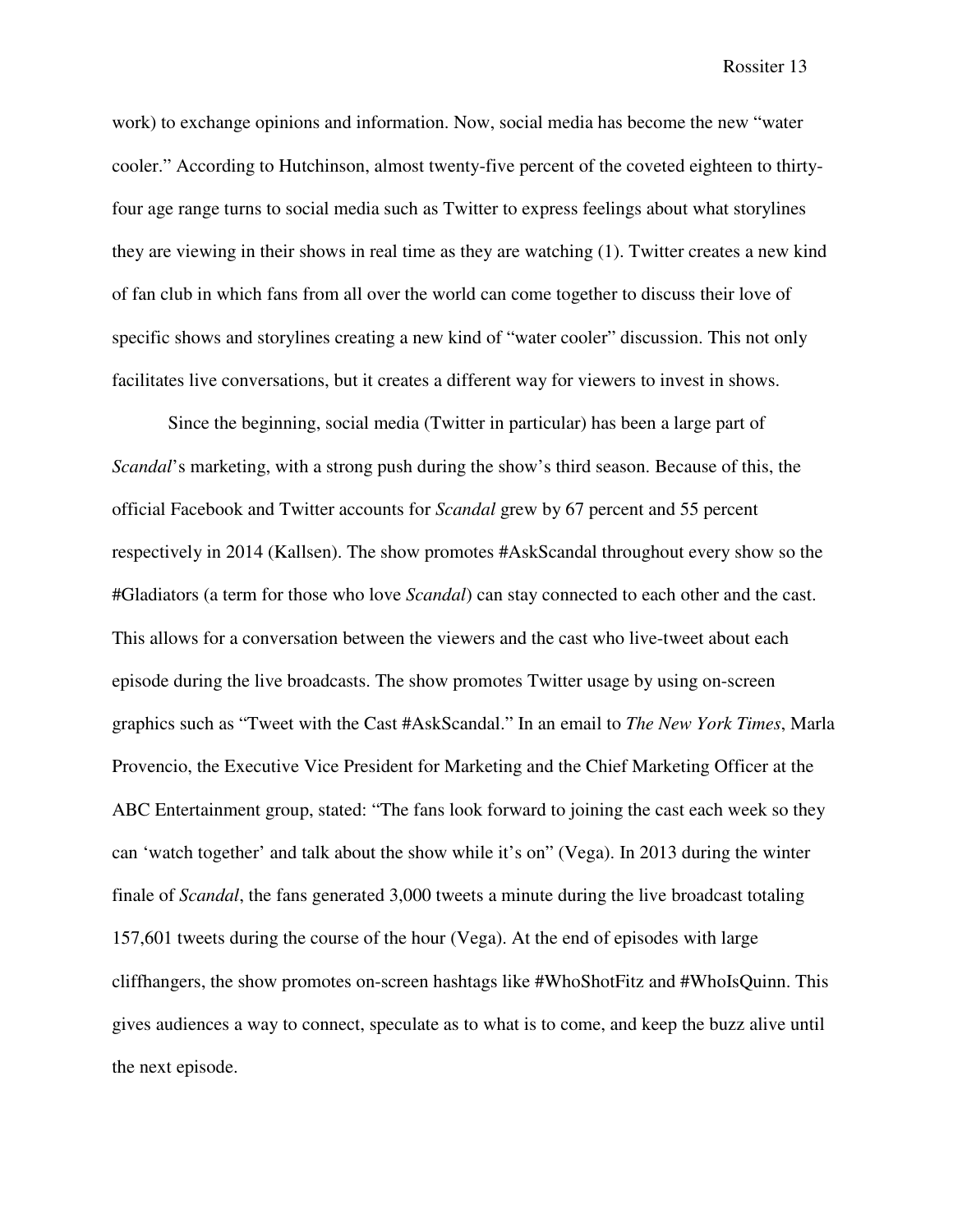Another way *Scandal* has created a Twitter buzz and garnered public interest is by having individuals with many followers tweet about it. Celebrities have hopped on the *Scandal* bandwagon with famous individuals like Oprah Winfrey (25.9 million followers), Lena Dunham (1.9 million followers), and P!nk (25.1 million followers) tweeting about how much they love *Scandal.* The more word of mouth and buzz *Scandal* gets, the more new viewers the show can access. Producers also use hashtags, social media, websites, etc. to promote the program because the additional content expands revenue possibilities, broadens the markets, and, importantly, reinforces viewer commitments to the show (Hutchinson 18).

Just as marketing is a large part of a show's success, so is the revenue stream. However, with about fifty percent of households with television using a DVR, the majority of viewers skip over the commercial advertisements. "Every viewer who skips an ad, or who leaves a broadcast or cable channel to watch Netflix or another ad free service, is evidence to advertisers that television airtime isn't worth what it once was – a conclusion that will eventually mean less revenue for broadcast and cable networks. Sixty-six billion dollars – four out of every ten media dollars – is spent annually on TV commercials" (Autella). This has made the competition for advertisers even more competitive for broadcast shows.

*Scandal*, as a broadcast show, relies heavily on the income brought in from advertising and is able to hold its live audience by its use of social media. The show is desirable for advertisers because it does well with its targeted demographics: *Scandal* is geared towards women and also holds a strong African American audience. In fact, 10.1% of Black households in America watch *Scandal* (Casserly). Strong demographics are highly desirable for advertisers because it helps to target products to audiences. Particularly in the past decade with declining prime-time audiences and lowering ad rates, *Scandal* and *Grey's Anatomy* are two of the most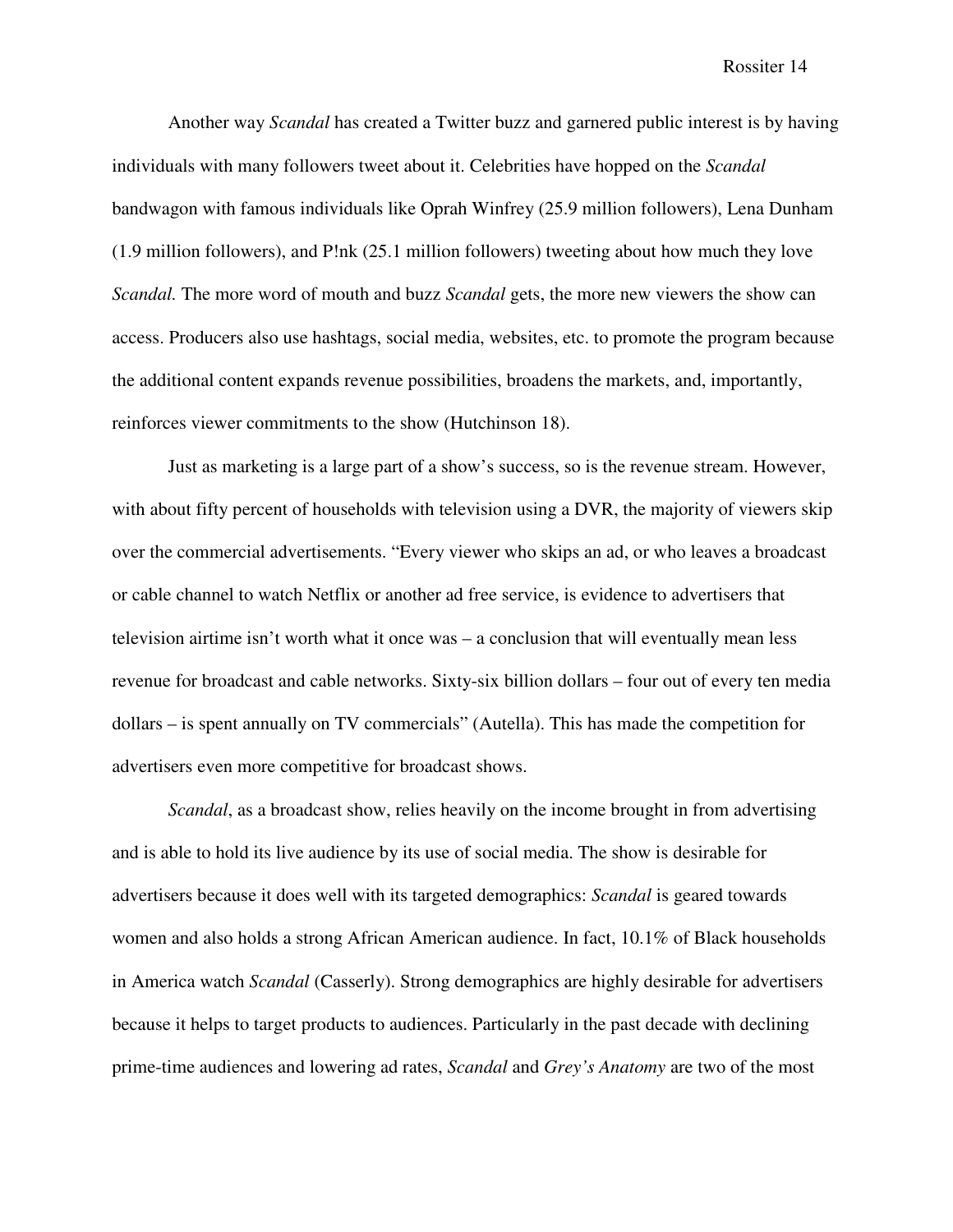valuable properties for television. The shows " pull in more than \$13 million in advertising for ABC each week–just shy of \$300 million a season, or about 5% of the network's total revenue" (Casserly). *Scandal* is reportedly the ninth most expensive show for advertisers, ABC's highest earning drama, with a 30-second advertisement spot costing around \$218,000 (Kallsen). With a total of around 20 minutes of commercial time per episode, ABC makes millions of dollars on each episode on the live airing alone (additional revenue is then made by selling the rights for syndication as well as selling DVDs and merchandise).

*Scandal* does not just profit from the thirty-second advertisement slots but also by using product placement. Because so many viewers watch shows uninterrupted (whether that be paying for subscriptions, watching DVDs, or streaming/downloading online legally and illegally), product placements have become a way to lower marketing costs and getting advertisement money. In 2012, advertisers spent nearly 8.25 billion dollars on product placement and the market is expected to double within the next five years (Rose). *Scandal* subtly has characters use products, such as Windows phones, as a way of receiving additional advertising revenue. The use of product placement makes *Scandal* extremely profitable.

A delicate balance is required in deciding how much advertising time to air and how much product placement to use per episode. Extreme use of advertising can be limiting to shows. Excessive commercials in every episode of *Scandal* can cause people to choose to not watch it live or to have trouble following the plot. Additionally, blatant product placement can annoy and distract audiences if they become aware of it. For the advertisers, specific guidelines must be followed as to when the show airs their product. When creating broadcast shows, show creators have to worry about whether "advertisers will resist having their products slotted after a nude scene or one laced with obscenity" (Autella). *Scandal* is a show that tries to push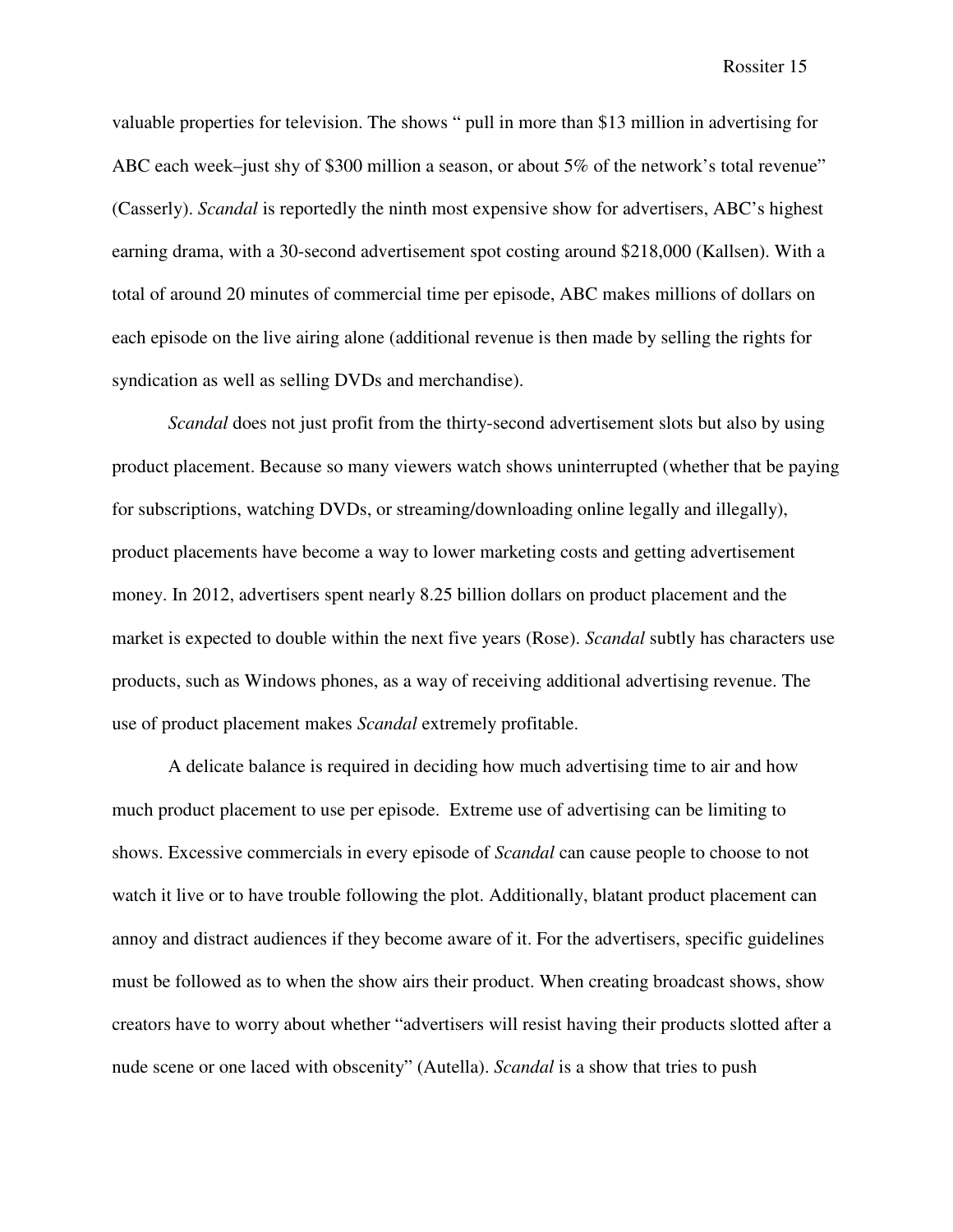boundaries and therefore has to be very cognizant of balancing leaving the audience excited and involved before commercial breaks (in order to keep them from switching the channel) and appeasing advertisers.

*House of Cards* differs in how it derives revenue. Instead of being 40-45 minutes each episode with an additional 15-20 minutes of commercials, each episode is 50-55 minutes without commercial interruptions. *House of Cards* is an expensive show to produce as Netflix reportedly spent nearly 100 million dollars for the first two seasons (Auletta). The show frequently uses product placement blatantly such as when Frank is visiting a friend, picks up Sony's gaming device, the Play Station Vita, and says, "Is that a PS Vita? … I ought to get one of these for the car." Additionally, there are product placements for BlackBerry, Samsung, Chevrolet, and many others. There was one scene in which Frank is sitting at a table with 9 different Apple devices. Reportedly, however, *House of Cards* does not get funding for its product placements (Rose). The products are allegedly placed either to make the situation seem realistic or, in the case of Apple products, as a form of gratitude for Apple donating thousands of dollars worth of products.

Without advertisement revenue, the question becomes what does Netflix have to gain by producing a 100 million dollar show? Netflix subscriptions cost \$7.99 a month so in order to pay off the show Netflix would need around 520,000 new people to sign up for two years. These numbers are not unreasonable for Netflix, as it has had large subscriber growth in recent years. In fact, the first episode of *House of Cards* is available to non-Netflix subscribers in the hope that access and exposure will cause individuals to pay to subscribe. Original content can also be beneficial to Netflix for preventing attrition. If people are hooked on *House of Cards* or *Orange*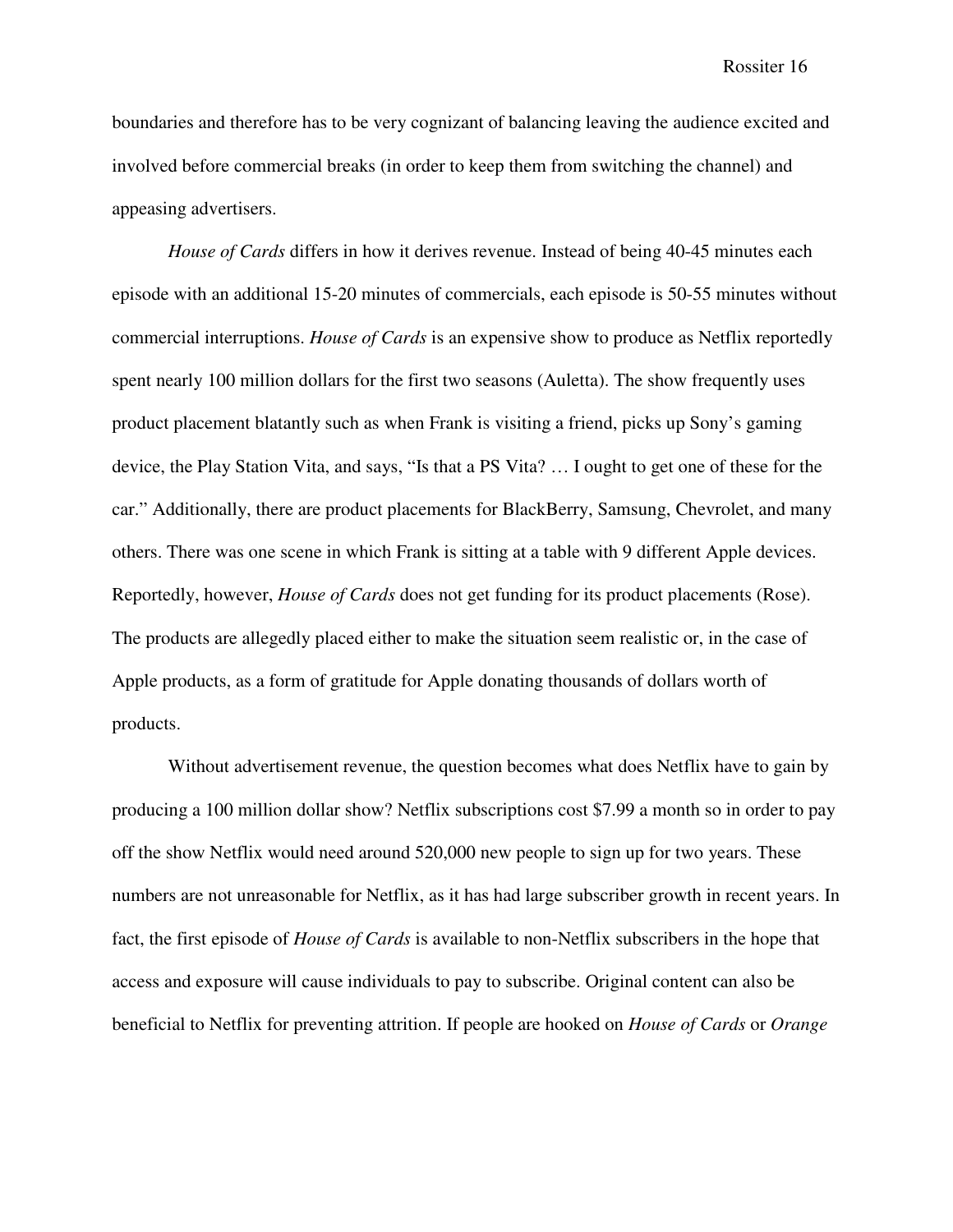*is the New Black*, they will be less likely to stop subscribing because Netflix is the only place to access those shows.

 Additionally, Netflix already pays exorbitant amounts of money for content to companies like Disney and Epix (even up in the billions of dollars), which make original streaming seem fairly affordable by comparison (Greenfield). In order to prevent becoming obsolete, Netflix has been pushing bringing in exclusive content that not only includes the original content but also, for example, to be the exclusive streaming location for *Mad Men* at a pricey one million dollar per episode (Greenfield). By getting exclusive contracts, bringing in original content, and by starting to stream beloved cancelled shows (such as the newly released on Netflix, *Gilmore Girls,* or the much anticipated January release of *FRIENDS*) Netflix is attempting continue to gain subscribers and therefore, revenue.

Despite their different platforms, revenue and marketing strategies are crucial to the success of both *Scandal* and *House of Cards*. Particularly with advertisements, *Scandal* has to walk a fine line between making sufficient revenue and disrupting viewers' experiences. *House of Cards* has more freedom to allow viewers to have an uninterrupted viewing experience but may be more challenged in being an economically profitable show.

## **Restrictions**

Broadcast shows air on government airwaves and due to this, follow strict regulations as to what can and cannot be seen. *Scandal* has consistently pushed the boundaries on what is allowed by having sexual content such as alluding to oral sex performed as well as phone sex. In fact, *Scandal* has run into trouble with trying to draw in viewers by being edgy. At the end of October 2014, the annual Halloween special geared towards children, "It's the Great Pumpkin,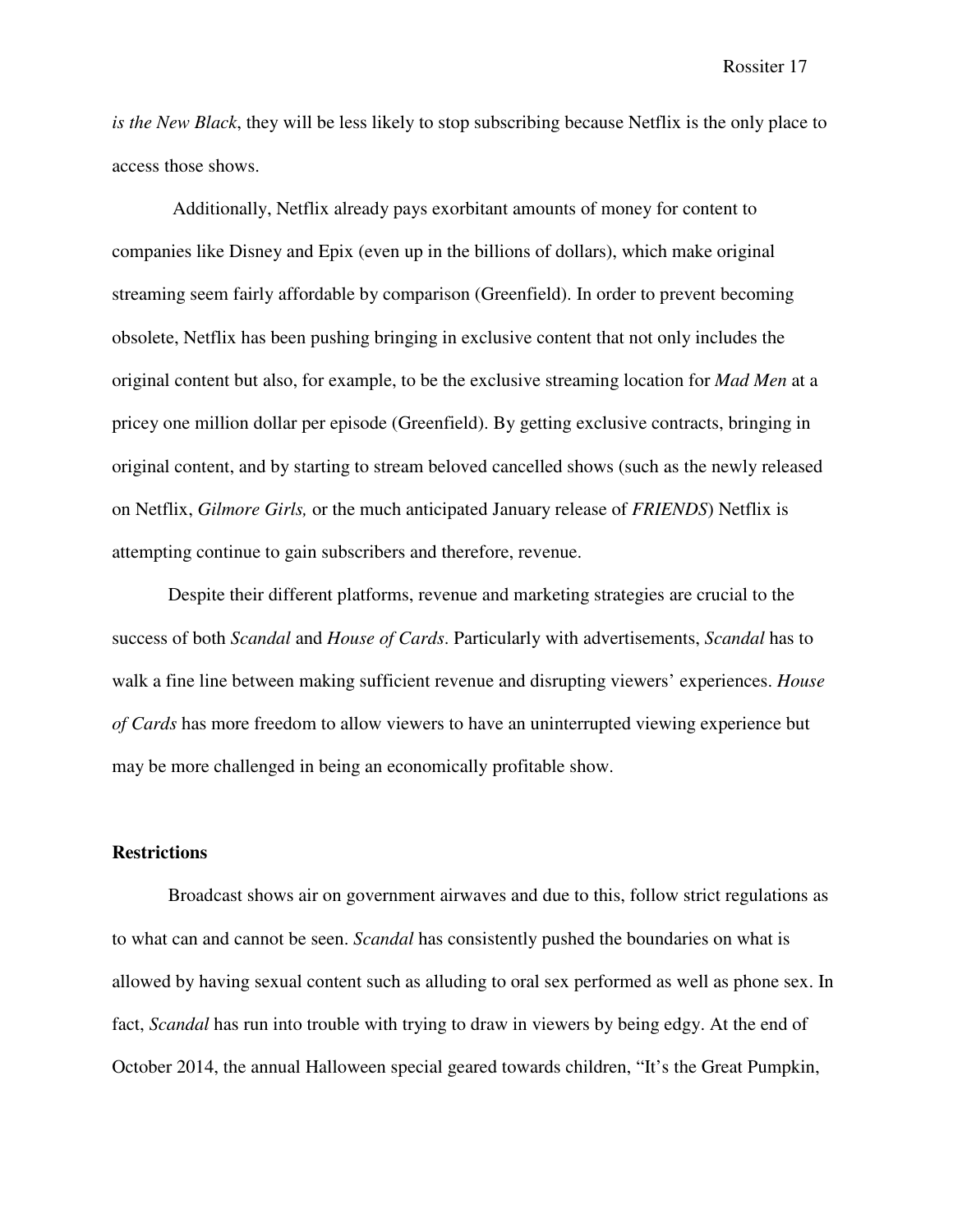Charlie Brown," ended and twenty-six seconds later a *Scandal* episode started with a steamy dream sequence that involved a threesome. ABC was heavily criticized by the Parents Television Council for "putting a peep show next to a playground" and for "grossly irresponsible" choices allowing that transition (Yahr). *Scandal* pushes the limits on sexual content allowed on broadcast television and occasionally ventures into violence (a particularly gruesome scene involving Olivia's mother biting her wrists comes to mind). Viewers' relationships with the characters have been tied to what kind of intimacy is revealed. Because of this, broadcast restrictions on sex can change the viewers' interaction with the characters. *Scandal* attempts to straddle the line between being explicit enough in matters of sexuality or violence to create this kind of viewing relationship while not being so explicit that it draws fines and criticism.

*House of Cards, however, does not have these types of restrictions and does contain* graphic sex, drugs, nudity, and smoking (although significantly less than a cable counterpart like *Game of Thrones* on HBO). *House of Cards* shows sex but only ever with purpose. Sex is generally shown (often between Frank and Zoe) as a visual representation of power dynamics. In fact, after one sex scene, Frank and Zoe discuss the fact that sex for them is simply a display of power and not for pleasure. The fact that sexual content is freely shown and discussed allows viewers a feeling of intimacy and understanding of the subtleties in the characters' relationships.

 Additionally, *House of Cards* shows the main characters smoking; something that in broadcast television is almost unheard of. Occasionally on broadcast networks, a villain or an unsympathetic character will be shown smoking but the protagonist would not be shown smoking (Gildemesiter). Frank and Claire frequently smoking together. One reviewer notes that according to *House of Cards*, any problems in the relationship are "nothing sharing a nightly cigarette together out your bay window won't fix. Whether he's off sleeping with journalists or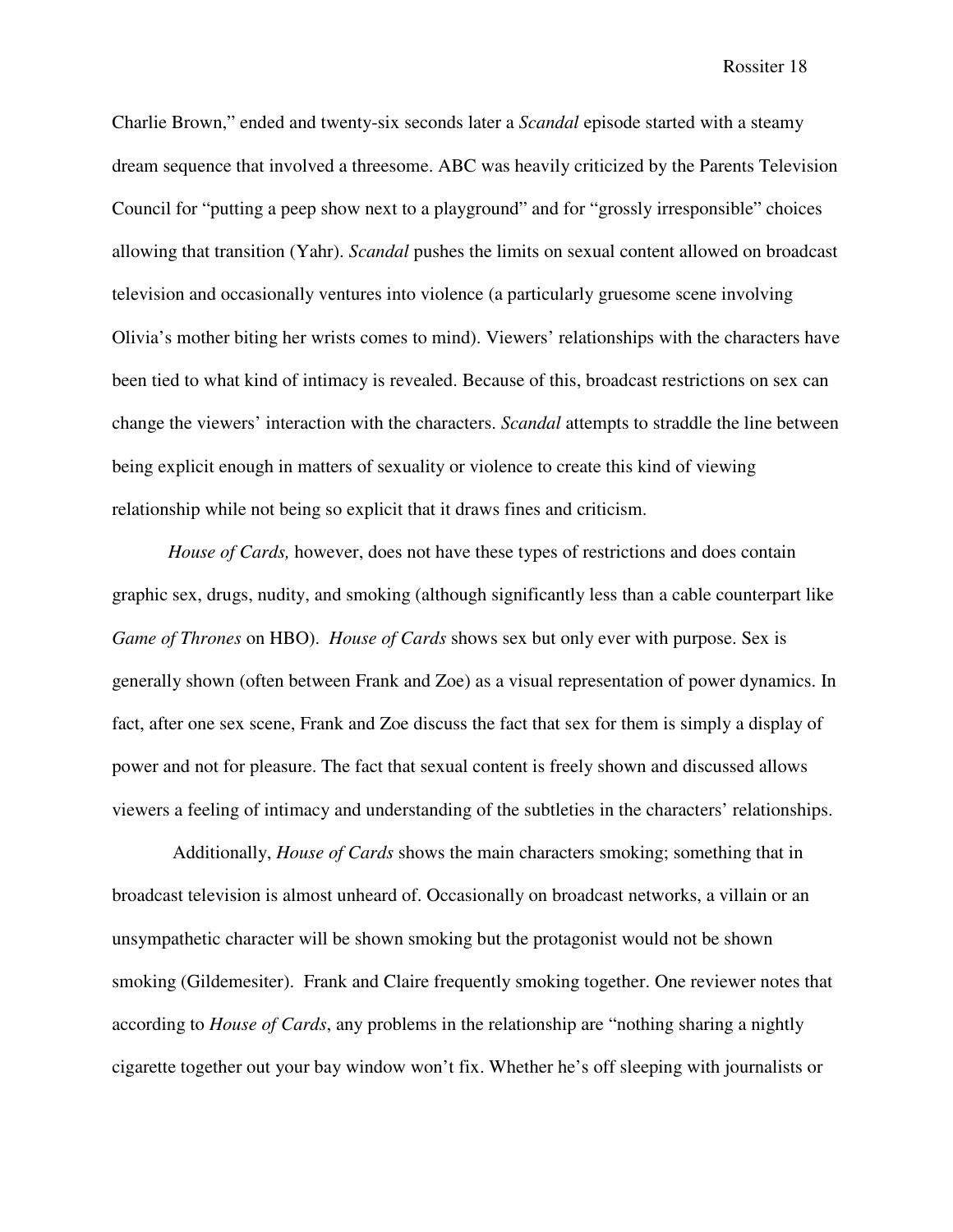sacrificing his colleagues' careers to further his own ambitions, Frank always returns home to share a nightly cigarette with his wife Claire" (Fleischer). This allows viewers to connect (arguably villainous) smoking as metaphor for the depths of Claire and Frank's relationship. While *Scandal* attempts to be racy within the confines of broadcast censorship, Netflix uses the freedom with restraint generally as a way of furthering plots and characters.

 Another major struggle of broadcast and cable shows is the producers not knowing whether the show will be cancelled and how many episodes they will be allowed to shoot. Series like *Veronica Mars* and *Pushing Daisies* were cancelled without the shows being able to wrap up loose ends. Because of this, shows like *Scandal* must always be aware of the possibility of cancellation and thus be cautious about their storylines. Netflix decided before *House of Cards* was produced that it would have at least two seasons containing thirteen episodes each. *House of Cards* has the luxury of knowing that if a story was started early on, it could remain unanswered for many episodes without fear of being cancelled and the storyline never being closed.

*Scandal* has had to be watchful about the resolution and arcs of some storylines because of the risk of cancellation. Within its first two seasons, *Scandal* was almost cancelled twice. Shonda was even originally told that the second season would be shortened to a thirteen-episode season (McGee). This meant that the second season, which eventually was picked up for the second half of the season, would have an arc for the first half and a different arc for the second half. The freedom of the Netflix model allows *House of Cards* the ability to be fearless in decisions about extended plots, a luxury *Scandal* does not have. As viewers invest in plot arcs, the more the plot ends creatively and intelligently the more satisfied the viewers' feel.

#### **Episodic Structure and Story Arcs**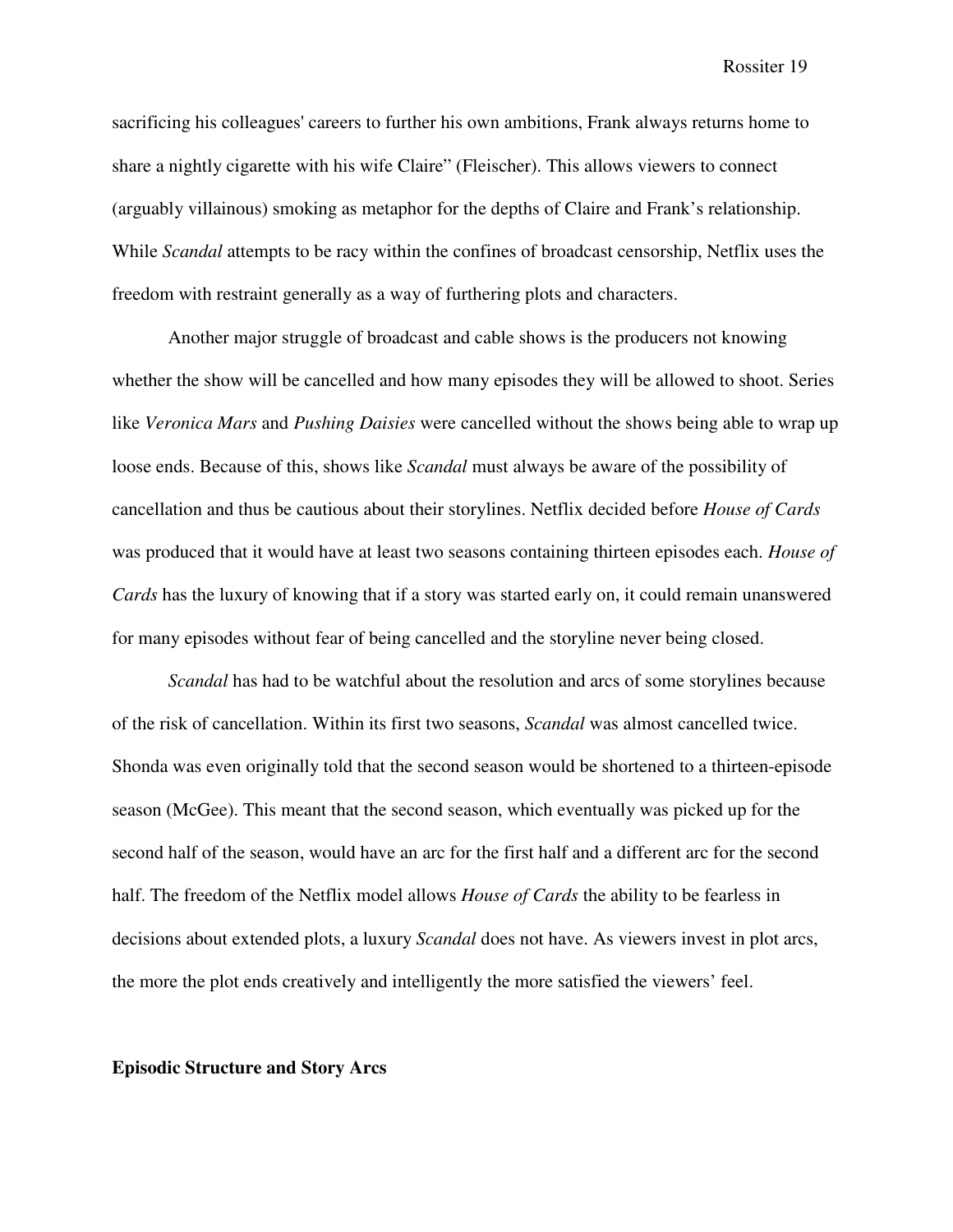By making the entire first season of *House of Cards* available at once, Netflix not only broke the conventions of traditional serial distribution models, but also took into consideration the changing viewing habits of television consumers. For the past decade, people had already been using DVDs, TiVo/DVR, and online streaming to watch full seasons at once. Additionally, by using knowledge that Americans on average watch more than five hours of television per day, Netflix was able to gear *House of Cards* for binge-watching consumption (Hill 32). As Klarer explains, "Netflix not only bowed to these new viewing habits of their costumers, but also acknowledged, which seems even more important, that the series format has complete emancipated itself from its roots in television with its piecemeal release patter" (205). One reviewer for *A.V. Club* stated that by using a new distribution method, "Netflix allowed viewers to watch this show divorced from the tyranny of weekly airings" (McGee). In fact, Netflix was so successful at this ploy of releasing the whole season at once that about two percent of Netflix subscribers in the United States watched the complete second season of *House of Cards* during release weekend (Wallenstein). That means that over half a million people binge-watched thirteen hours of *House of Cards* over the course of one weekend.

 Because the new form of distribution involves thirteen hours released at once with the intention for viewers to binge-watch, character development happens differently than in broadcast shows. Michael Lynton, the CEO of Sony Entertainment, explains characters have the ability to grow over the course of thirteen hours of television (Autella). This permits more sophistication of the narrative and character than is normally seen in television shows creating a more engaged viewership. *House of Cards* has the ability to not rush through plots since the audiences are generally watching for extended amounts of time. Because of this, there are episodes that do not necessarily move the plot forward but instead have the power to "delve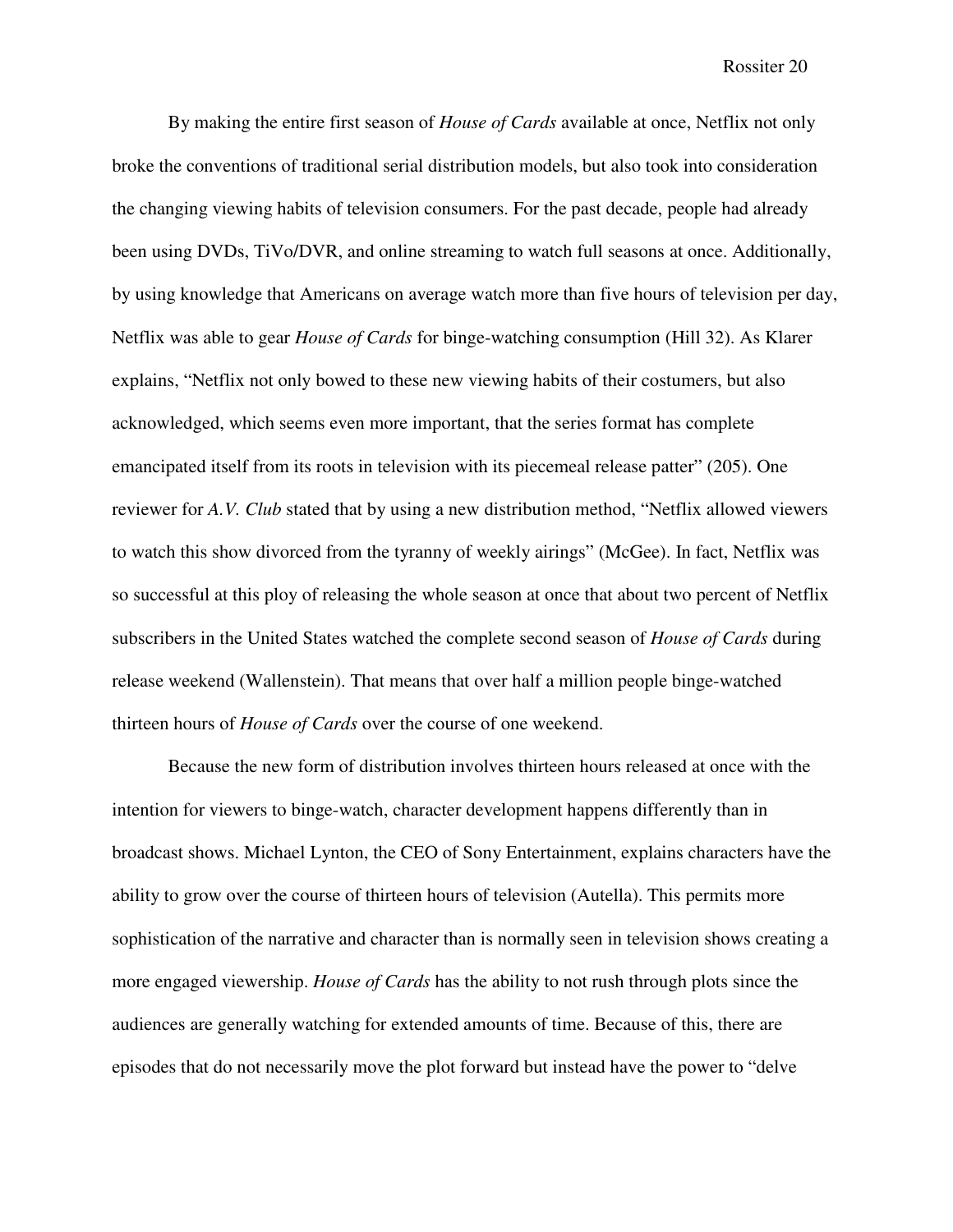deeply into character complexity, [which does] not happen due to production constraints with broadcasting companies" (Hill 37). In the first season alone, there are two episodes that do nothing to further the plot at all (episode three's trip to South Carolina as well as episode eight's trip to the Sentinel). David Fincher himself stated that the *House of Cards* writers particularly focus on character arcs and developments because they do not always know where the plot is going. This stems from the fact that the producers do not necessarily have to follow a strict script because they do not need approval like in broadcast shows (Hill 32). This also allows *House of Cards* to develop the characters that revolve around Frank such as backstories for Zoe, Claire, and Peter. This creates a more developed world for the viewers to embrace.

Part of Frank's development is the audience slowly learning that he is always scheming and manipulative. However, the viewers are trained to know how Frank thinks as whenever he is being duplicitous he breaks the fourth wall and gives asides to the viewers, speaking directly to the camera. Hill explains that after "being on Frank's side, and a 'co-conspirator' as Willimon put it, we as viewers get used to the logic of the aside, as Frank uses it to comment on a situation, clue us in on his plan or reveal something emotionally" (Hill 39). Throughout the episodes, the audience is lulled into a false sense of security that Frank is a reliable narrator because the audience is led to believe he always supplies the viewers with what his real plan is. However, this is used against the audience at times because we trust that we will be kept in the loop. This is shown in episode nine of the first season in which Frank is campaigning for a bill to pass. Frank yells at Claire to do his bidding by talking two congressmen into voting in support of the bill. Claire, angry with Frank for not prioritizing her needs and yelling at her, tells the congressmen to shoot down the bill. Later, it is revealed that it was in Frank's favor for the bill to fail. The audience comes to the realization that Frank knew how Claire would react if he yelled at her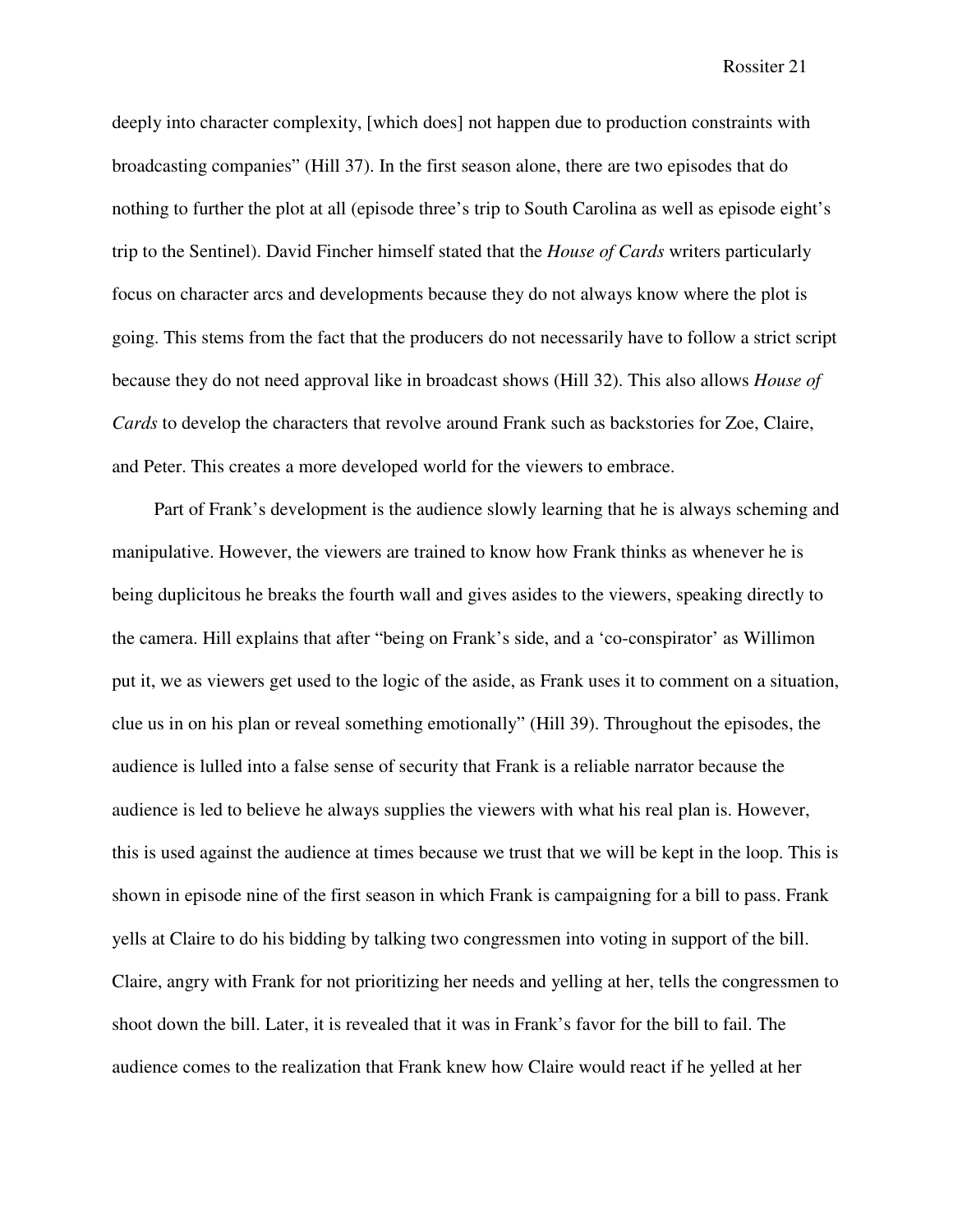which added an extra level of deceit.<sup>2</sup> The trust the show gives the audience that they will understand Frank's manipulations allows viewers to take pride in their understanding of the character's motives.

 *Scandal* does not have the luxury of having such deep character development because each episode has to be entertaining as a stand-alone episode. The two complete seasons of *House of Cards* are almost equivalent in the number of hours of viewing to a single (average 22 episode) season of a broadcast show like *Scandal*. This is important to viewers' relationships with the characters because there has been research showing that the more exposure an individual has to a show, the stronger the relationship the viewers feel with the characters (Shiappa, Allen, and Gregg 302). This gives shows like *Scandal* the ability to have viewers deeply invested in characters.

 As mentioned by Hill, production constraints make it challenging to deeply explore the development of characters on an episode-to-episode basis. For example, in *Scandal* character development is frequently used as another way to further the plot, not simply as a way to create more dimensional characters. For instance, arguably the most developed character on *Scandal*  aside from Olivia is the First Lady, Mellie Grant. Mellie's calculated behavior towards her husband and others is shown to stem from when she was raped fifteen years ago. While this created a more dynamic character, it also built into the backstory of her son, Jerry, which fed into the storyline of Jerry's death. Besides Mellie, *Scandal* mostly focuses on plot and development of Olivia's character while secondary characters such as Harrison, Huck, and Abby have

 2 This is not new to cinematic techniques. In Steven Spielberg's *Jaws*, John Williams created music that played every time the shark was approaching. Then, when the audience trusted the music to tell them when the shark was coming, the shark started to attack without the music cue. This was a way of disorienting the viewer and making the sharks appearances more powerful. Similar techniques are used with Frank's deceit.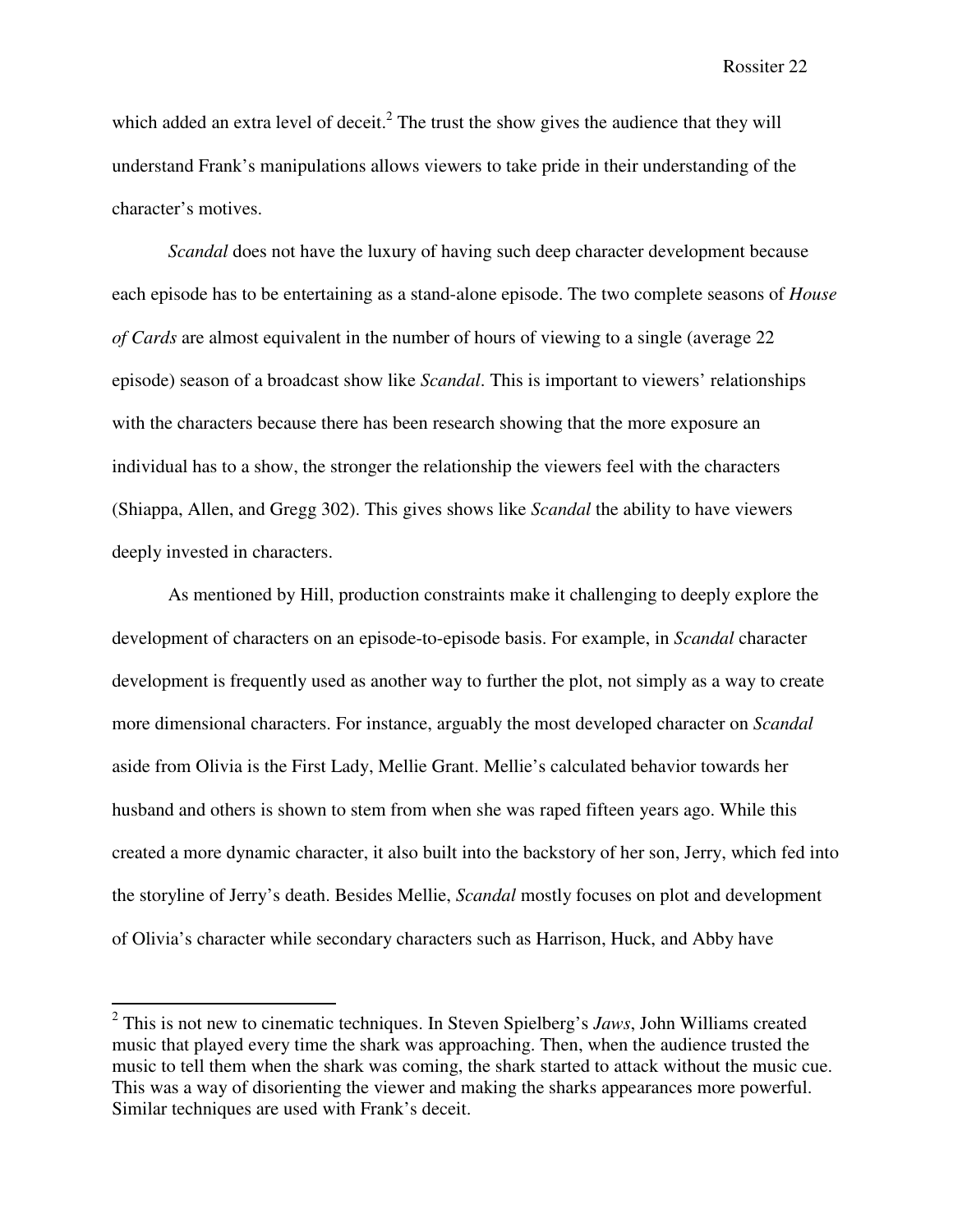histories that are alluded to, but not generally addressed. This creates a slower development over time of the characters but broadcast shows have more airtime time in which to do it.<sup>3</sup> This creates an interesting dynamic with viewers because the lack of development of other secondary characters serves to highlight the viewers' attachments to Mellie and Olivia.

 The Netflix model and the broadcast model of distribution not only affect character development, but also episodic structure. Traditionally, each episode of a broadcast shows contain a beginning, middle, and end with each section containing a specific purpose. Williams states that because after the first two or three minutes of a show there is a commercial break, the opening few minutes are "meant to excite interest, which is in effect a kind of trailer for itself…It is then not surprising that so many of these opening moments are violent or bizarre: the interest aroused must be strong enough to initiate the expectation of (interrupted but sustained) sequence" (Williams 93). The show must grab the attention of the audience by promising drama and excitement to come. *Scandal* has had shocking openers such as a dream sequence with a threesome between the main love interests and someone being horrifically murdered. The middle section of the episode generally contains a case of the week with exposition to make sure the audience knows all the characters and what their motivations are for that particular episode. In *Scandal*, this generally involves Olivia and her team figuring out how to approach and solve the case of the week. Since advertising interrupts the flow in broadcast, shows like *Scandal* create tense moments right before the advertising break to keep viewers watching. The case is generally solved a few minutes before the end of the episode. The last two to three minutes of the episode generally end in a teaser or promotional for the next episode. *Scandal* almost always follows this

<u>.</u>

<sup>&</sup>lt;sup>3</sup> Scandal has been criticized for lacking development of secondary characters more so than other broadcast shows. Harrison, for example, was never given a full history or development even after the character was killed off at the end of season 3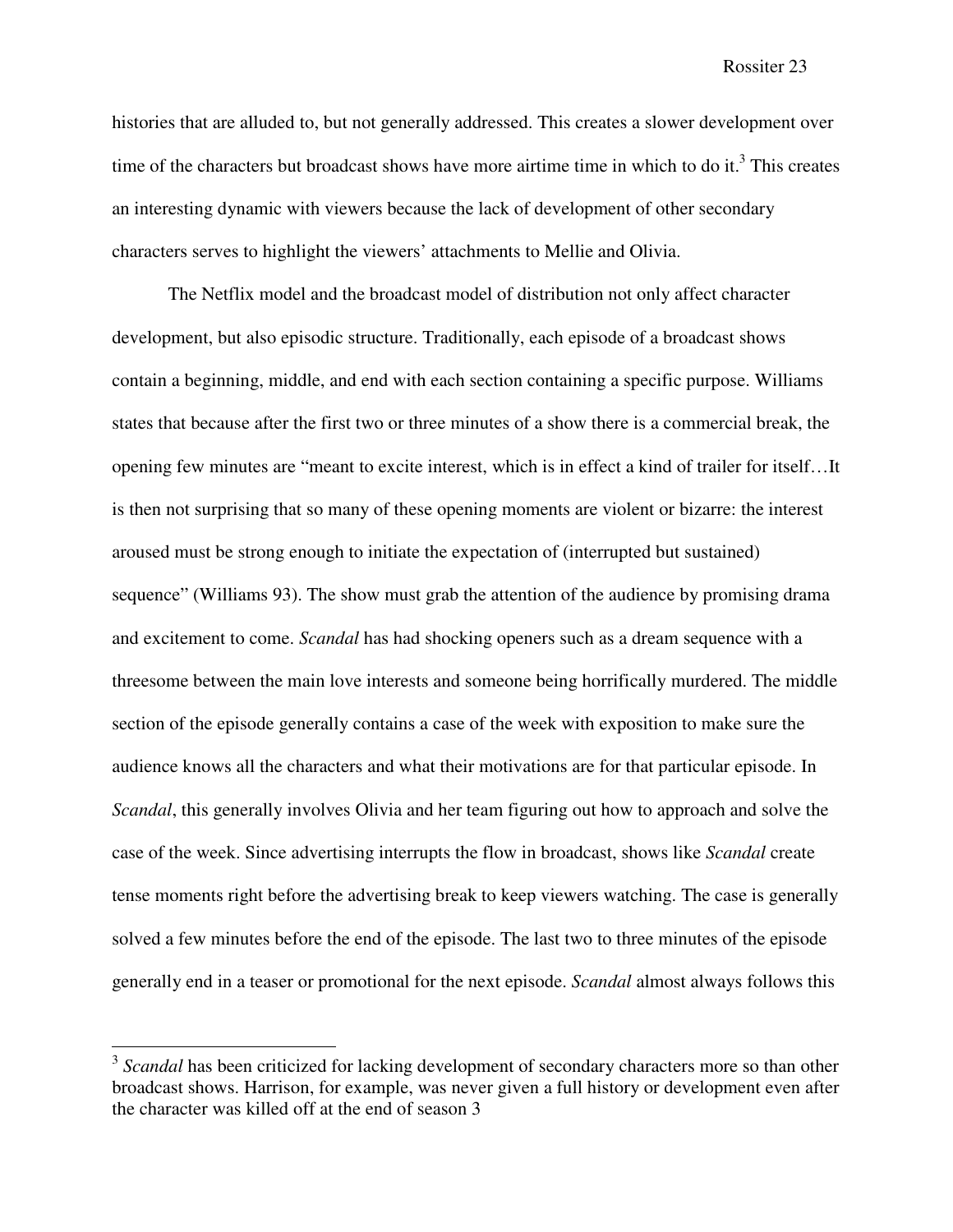episodic recipe. For example, *Scandal* ended an episode in which the Vice President murders her husband that then leads off to another storyline that will be addressed in the episodes to come.

*House of Cards* differs greatly from this model because there are no advertisements and it is expected that viewers will have recently watched the previous episodes. Each episode was created to flow from one to the other without having a self-contained episode driven by plot. The storylines of *House of Cards* are generally open throughout many episodes with the different episodes running together. As Ryan McGee explains in a review of the show, "Seriously: Think back. If you can remember what happened in any one episode outside of the trip to Sentinel, I'd be surprised." Because of the lack of time or episodic constraints, story threads can be addressed more slowly without as much dialogue. For example, the first episode of season two contains a minute and a half of Claire and Frank running. The actual dialogue does not start until three minutes into the episode. This creates subtext in which the viewers have time to think for themselves about the plot without it being directly told to them. This is an indulgence that a broadcast show like *Scandal* does not have.

 Furthermore, *House of Cards* does not generally follow the episodic structure of broadcast television. Cindy Holland explains, "*House of Cards* was akin to making 'a thirteenhour movie.' There was no need to recap episodes or to insert cliffhangers" (Autella). According to Ryan McGee, sometimes the episodes of *House of Cards* "have a beginning, middle, and end. Sometimes they don't. Far too often, they involve origami birds." The episodes do not follow a basic structure often found on broadcast shows like *Scandal.* Additionally, *House of Cards* does not frequently end on a thriller or cliffhanger between episodes. In the entire first season, only episode ten when Doug enters the bathroom to find Peter and reacts in an alarmed manner even remotely seems like a cliffhanger (as we do not know if Peter is dead or has run away). Instead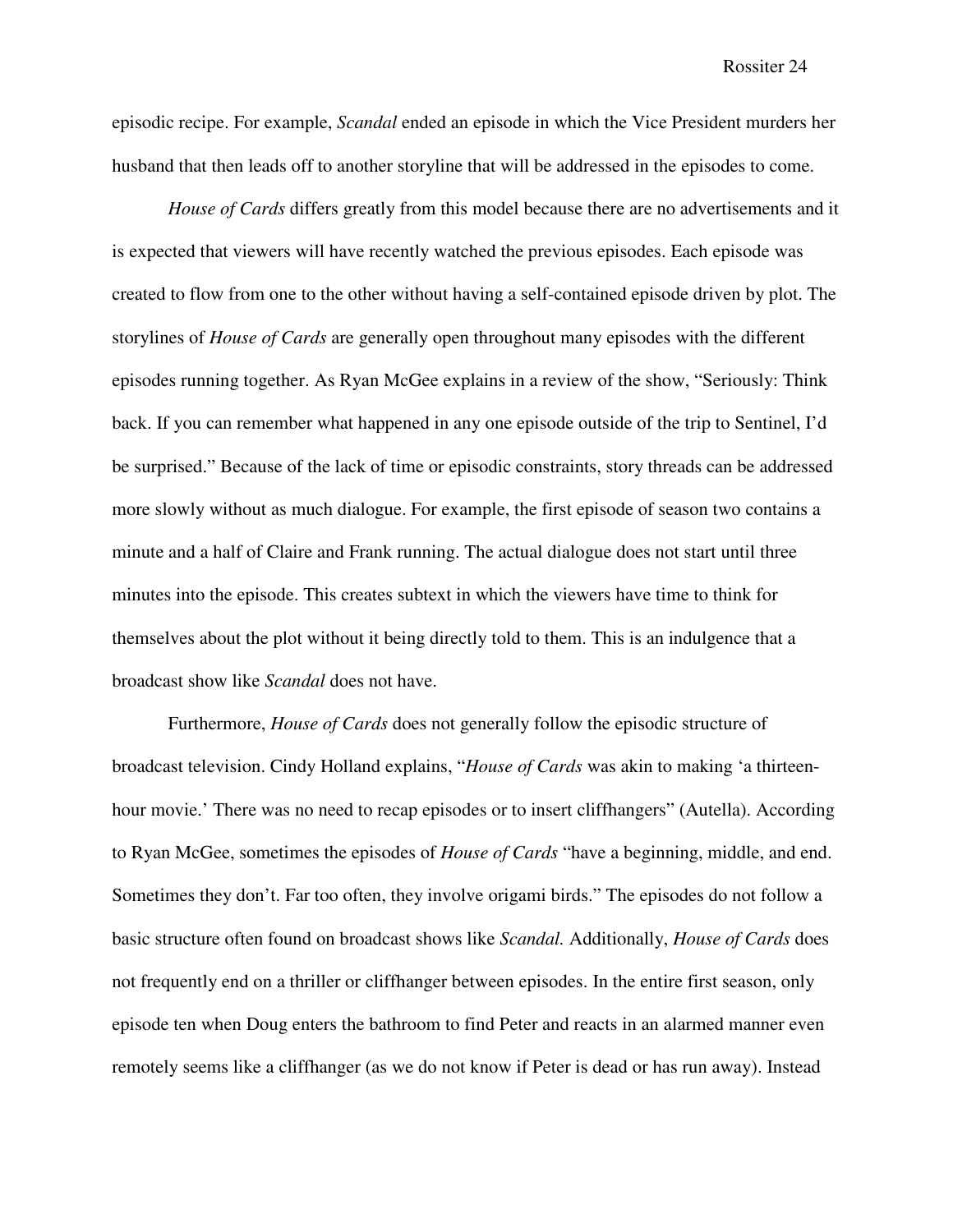of forcing viewers to hold on until the next week like broadcast shows, *House of Cards* generally ends each episode with a slight increase in excitement from the rest of the episode leaving viewers wanting to keep watching. After finishing an episode, Netflix pushes audiences to watch the next episode by, as soon as credits begin, having the next episode appear to be clicked on. Moreover, if the viewer does not quit out of the tab or click to the next episode, Netflix actively takes the passive viewer to the next episode. This encourages people to binge-watch even if that was not their original intention.

One defining characteristic of television shows is that episodes build together to make a season. *Scandal,* as previously mentioned, is a show that has strong episodic structure because it is created mainly to be watched on a week-to-week basis. However, it also has a large contingency that binge-watches the show either on Netflix (the first three seasons are currently available), DVD, or DVR. This is factored in to the strength of *Scandal*'s seasonal arcs in which each episode slowly brings the viewer slightly closer to the "big bad" of the season. The end of the season or midseason break has a shocking ending which leaves the viewer breathless for the months until the show starts again. The last five minutes of the finale episode of season three contained one of the gladiators, Harrison, being murdered, Olivia's father revealing he was responsible for murdering the President's son, the President winning reelection, Olivia and Jake on a plane to leave and never return to Washington D.C., and a number of other large "gamechanging" moments from the season. This leaves many viewers shocked, awed, and ready to tweet about it until the next season starts.

*House of Cards* similarly has to keep viewers interested in order to have people excited to watch the next season. Unlike *Scandal*'s several months of hiatus, *House of Cards* is released every year in February, meaning viewers who watch it all when it is first released have to wait an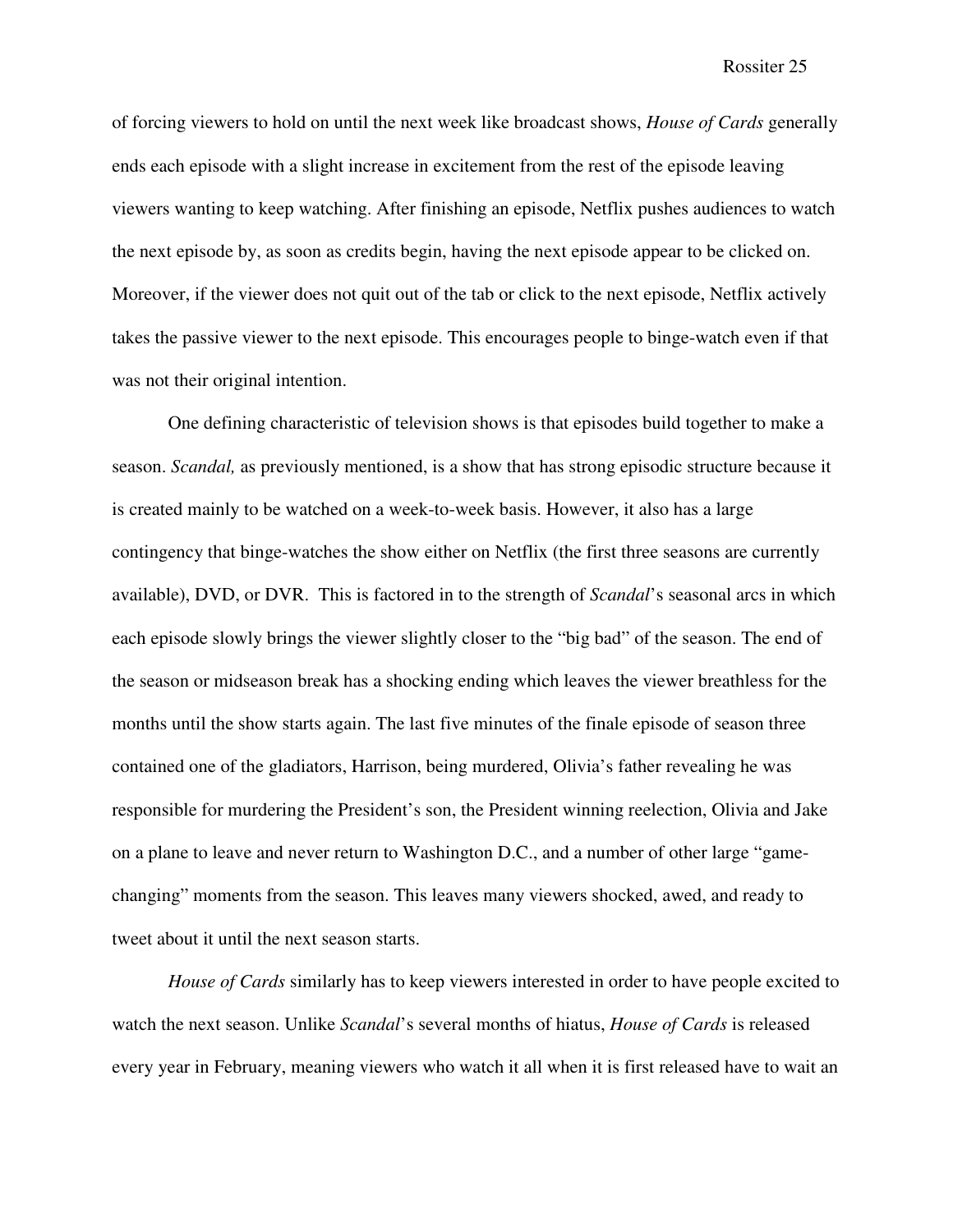entire year for the next season. Perhaps because of this, *House of Cards'* two season finales have ended at a strong, well-defined place that is likely to resonate with the viewers. For example, season two ended with Frank becoming President, standing in the Oval Office, doing his trademark double knock on the table. David Fincher has explained that watching *House of Cards* is like reading chapters of a book.<sup>4</sup> People may stop between chapters but generally they will read many chapters at once (Klarer 215). Each episode of *House of Cards* is not as plot driven as in traditional television. Instead of being distinguishable by episodic plot, most episodes slowly build to Frank's overarching long con of gaining power requiring viewers to embrace not understanding how all episodes add together and rather to enjoy character development and dialogue.

Netflix, rather than having the traditional 40 minutes for episodic plot and then two minutes for a teaser into the next episode, has eleven episodes for one plot and two episodes for the teaser to the next season. Ryan McGee, amused by Chapter Twelve of the first season, states: "40 percent acts like it's still in season one, 40 percent acts like it's already in season two, and the remaining 20 percent likes to pretend we give a shit about Claire Underwood and Gillian Cole arguing about photo shoots near wells." Netflix follows a different idea of seasons and season arcs because of the distribution method pushing viewers to accept and enjoy a new type of show where it is often hard to predict where each episode is leading.

In traditional television, the first, or pilot, episode is about introducing all the characters. However, within " the first ten minutes of the first episode of *House of Cards*, the audience is shown five new storylines that are all interwoven throughout the season" (Hill 33). The first scene of the first episode involves Frank killing the dog. As Frank does it, he states: "There are

<sup>&</sup>lt;sup>4</sup> In fact, each episode of is given the name "Chapter" such that the third episode of season one is called "Chapter 3."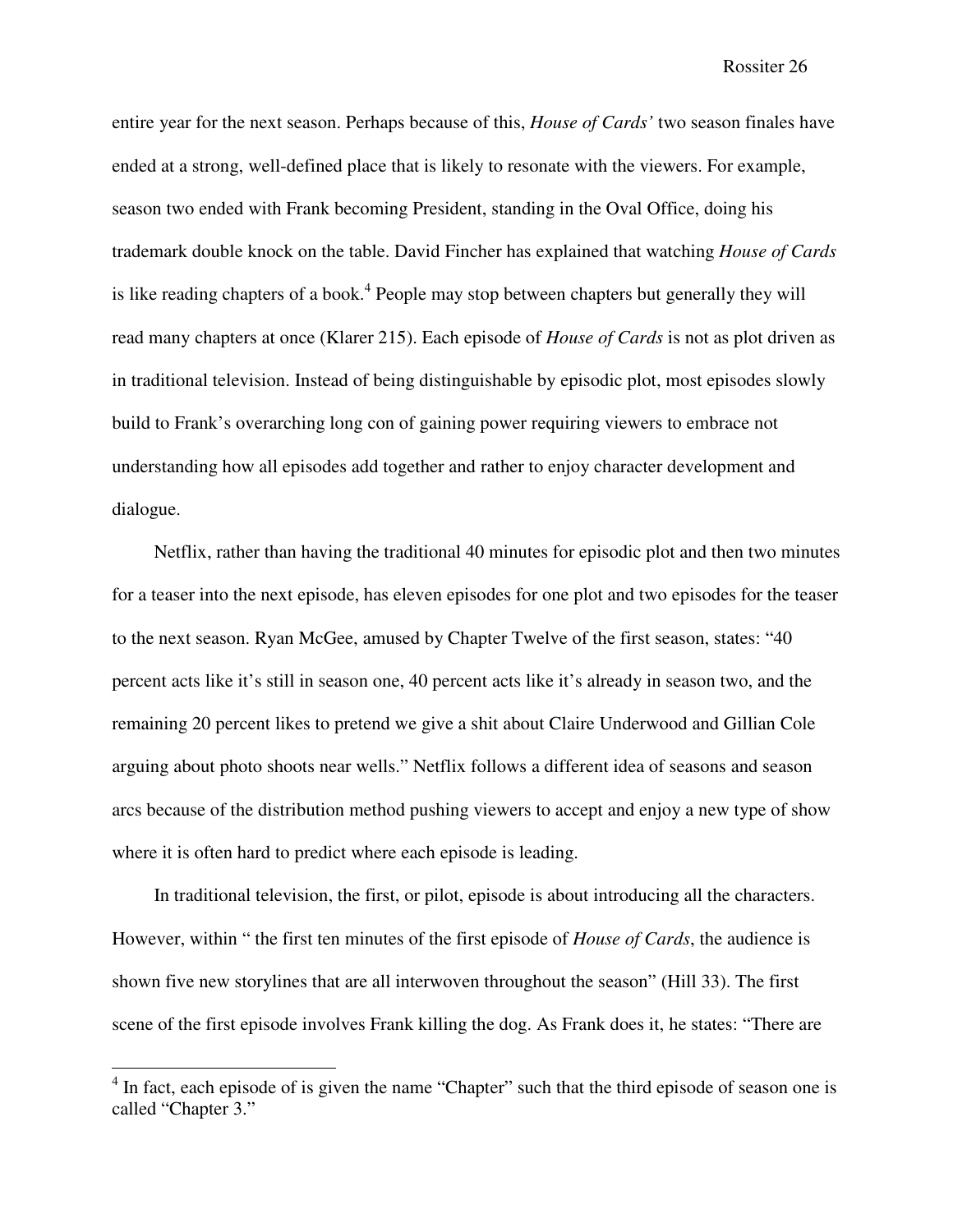two kinds of pain: The sort of pain that makes you strong, or useless pain, the sort of pain that's only suffering. I have no patience for useless things. Moments like this require someone who will act, who will do the unpleasant thing, the necessary thing" ("Chapter 1"). Ten episodes later, after Peter has served his purpose for Frank and has slipped back into his alcoholism, Frank kills Peter. It is implied that Peter is the just like the dog despite the episode having no reference to the dog. This subtle reference is something that likely only a viewer who has watched the first episode recently would understand. This subtly works well for *House of Cards* due to the way in which it is consumed but would not work well for a show like *Scandal.* 

## **Conclusion**

 Because of changes in the way television is being consumed, broadcast shows and new platforms like Netflix alike are trying to adapt. Broadcast shows such as *Scandal* are trying to reach new viewers by using innovative marketing techniques with social media while Netflix has found a way to use the demographic information of their viewers to properly target shows. Restrictions on network shows change *Scandal*'s approach to sex and violence while *House of Cards* has more freedom in what the characters do and how it is shown on screen. The way in which both shows earn revenues affects not only budget but also what kind of content can be shown. The distribution method also affects episode and season structures creating different kinds of character and plot developments. The complex interaction among a variety of technological, economic, and aesthetic relationships for both broadcast and Netflix original content has created an interesting time of change for viewers relationships with the shows.

 According to Reed Hastings, CEO of Netflix, "the age of broadcast TV will probably last until 2030" (Tencer). However, *Scandal*'s success at using social media and plot to create a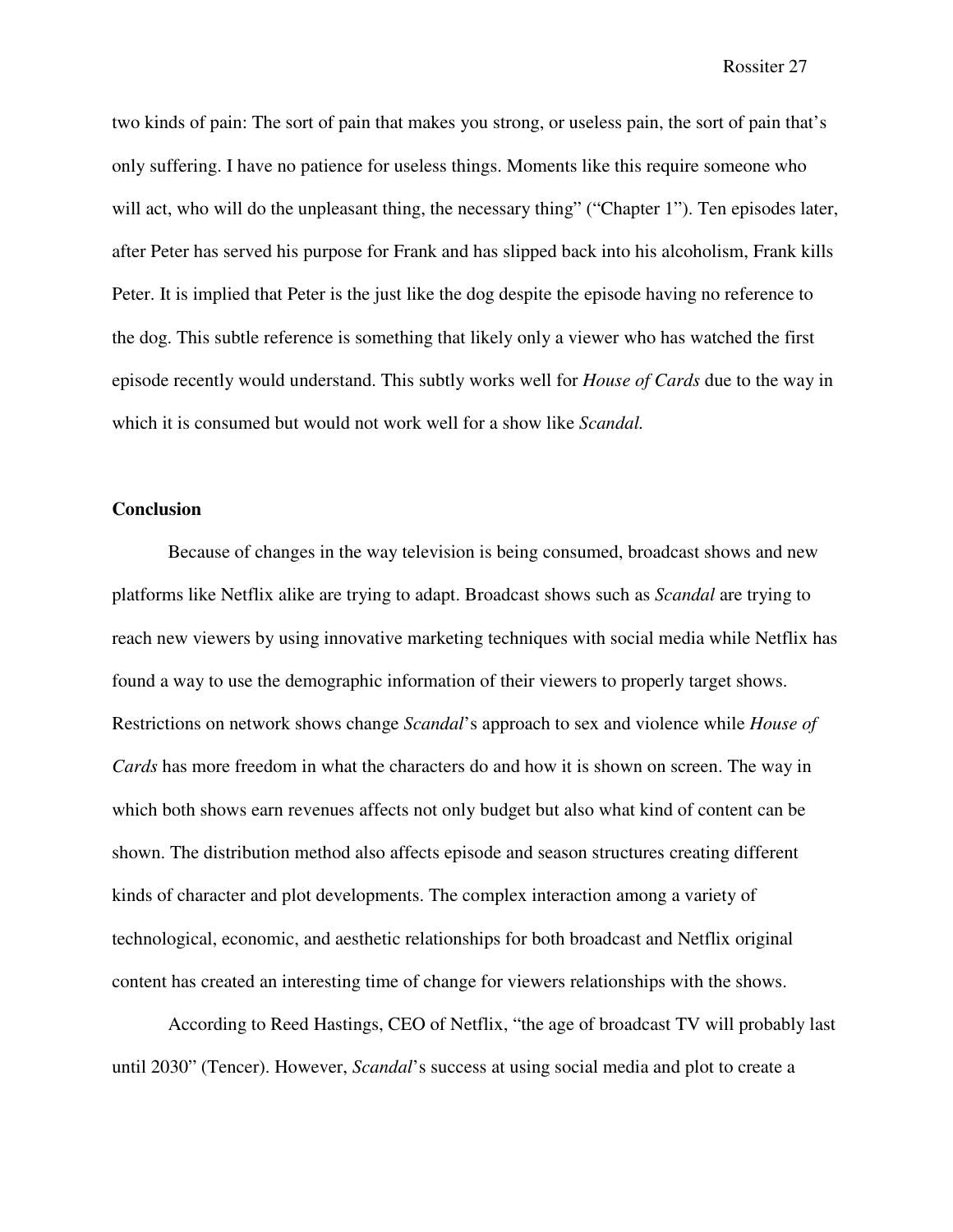strong viewership might prove otherwise. A few weeks after Hastings made this statement, Netflix announced that for its new original series, *Marco Polo,* there would be a Twitter component (Smith). As Netflix begins to incorporate more social media, a few questions come to mind: Where does this leave a broadcast show like *Scandal*? How will broadcast shows adapt and find new methods of engaging audiences? The introduction of new television models is not necessarily a threat to the older models, but rather have the possibility to inspire new techniques of engaging audiences by creating stronger characters and plots and using technology in new and interesting ways.

 Television continues to be an important part of American society as well as my life. As a lover of television, I am thrilled at the continuing growth of narrative and character development in shows. While I no longer fulfill my love for television in secret away from my parents' watchful eyes, I continue to explore new shows. Now, instead of being prohibited from television, the only complaint I get from my parents is that my watching habits change their viewing recommendations from Netflix.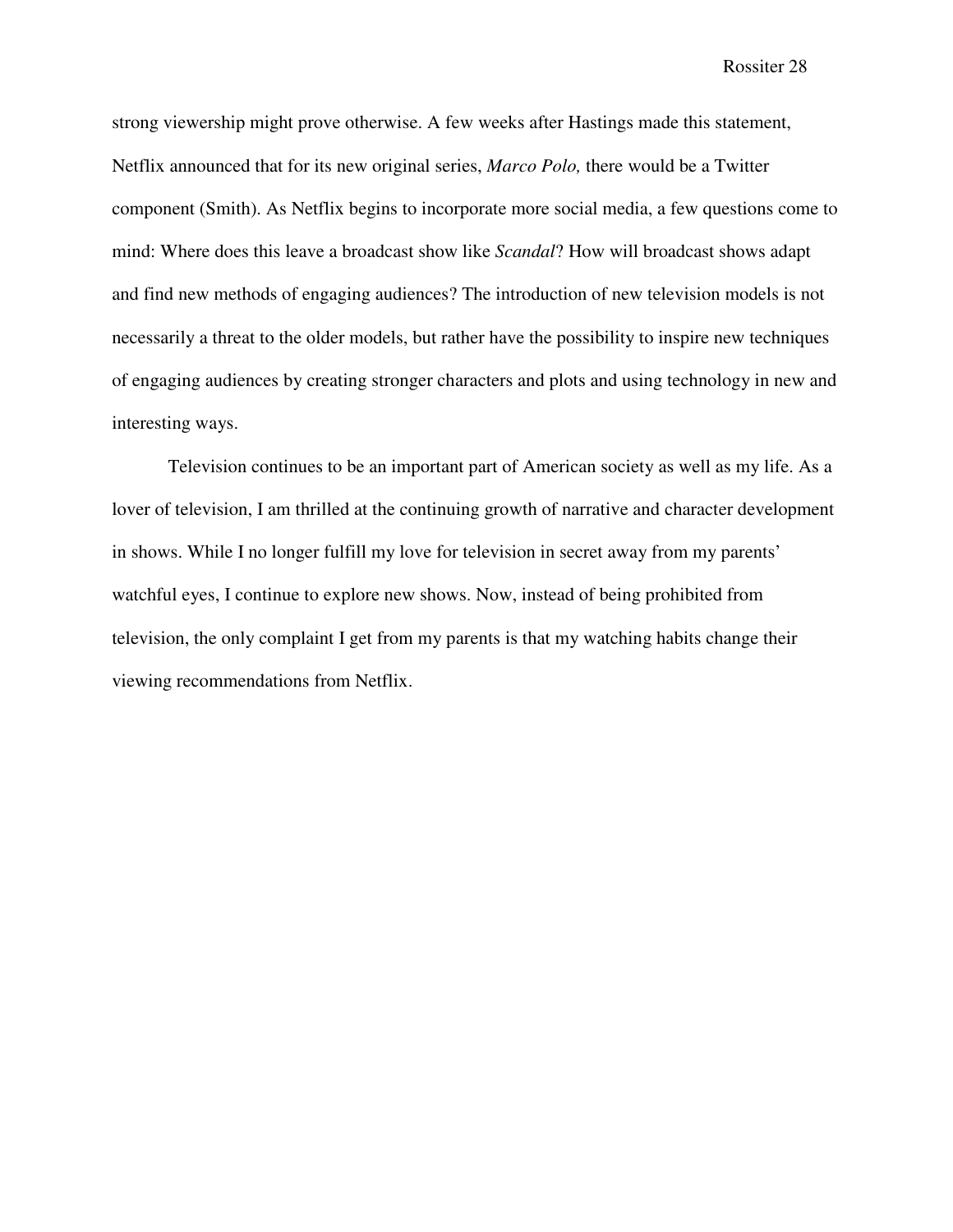#### Works Cited

Auletta, Ken. "Oustide the Box: Netflix and the Future of Television." *The New Yorker*. N.p., 27 Jan. 2014. Web. 16 Nov. 2014.

 Auletta explains in this article the history of Netflix and how it has changed to incorporate original content like *House of Cards*. Particularly, Auletta's discussion of the benefits of the Netflix model of television is relevant to the current paper. By interviewing individuals involved with the making of *House of Cards*, such as Cindy Holland, Auletta brought a deeper understanding of why specific choices were made about *House of Cards.* The article also offered amazing facts such as "during peak hours, Netflix accounts for more than thirty per cent of all Internet down-streaming traffic in North America, nearly twice that of YouTube, its closest competitor."

Casserly, Meghan. "How 'Scandal's' Shonda Rhimes Became Disney's Primetime Savior." *Forbes* 27 May 2013. Print.

 This article examines *Scandal*'s success and influence over ABC and how Shonda Rhimes has played a role in that. It is definitely useful for my paper because Casserly uses real numbers and facts in making her assertions, something that will be useful for my own paper. Her statements about the overlap between *Grey's Anatomy* and *Scandal*  are fascinating both for this paper and for my own viewing habits.

Fleischer, Matthew. "'House of Cards,' or More like House of Product Placement?" *Los Angeles Times*. N.p., 2 May 2013. Web. 28 Oct. 2014.

 Fleischer studies in this article the various times and ways *House of Cards* uses product placement. He points out many different places and types of product placement that is useful for my discussion on advertising. I found his examination of what types of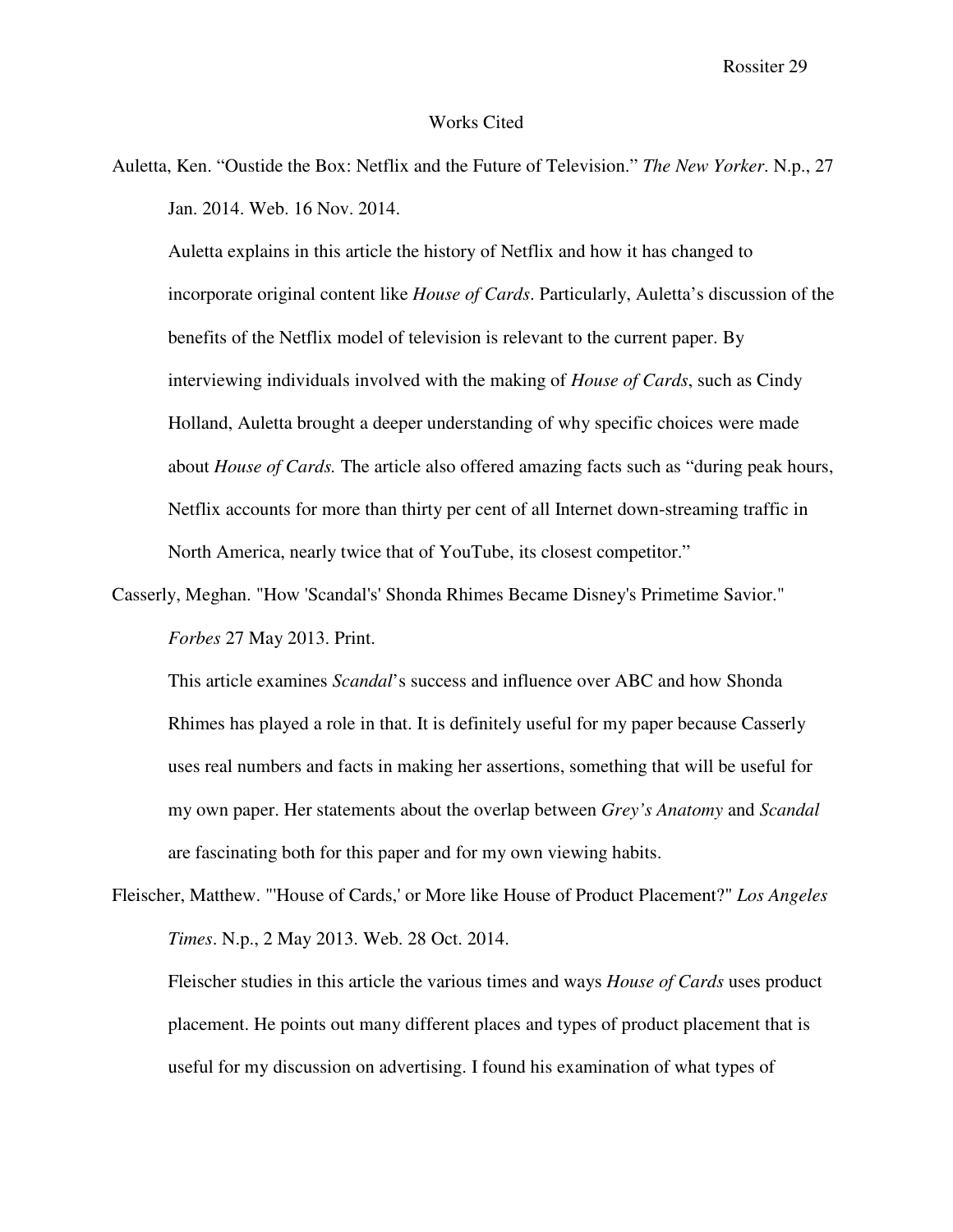products each character uses and what that means about who they are as a person fascinating, particularly his conversation about smoking in the show.

- Gildemeister, Christopher. "TV Stubs out Smoking." *TV Stubs out Smoking*. Parents Television Council. Web. 19 Nov. 2014.
- Goodman, Jessica. "TGIT Ratings Prove Thursday Really Is Shonda Rhimes' Night." *The Huffington Post*. TheHuffingtonPost.com, 26 Sept. 2014. Web. 19 Nov. 2014.
- Greenfield, Rebecca. "The Economics of Netflix's \$100 Million New Show." *The Wire*. 1 Feb. 2013. Web. 8 Dec. 2014.

 This article examines the economic investment Netflix made in *House of Cards*. Greenfield looks at how Netflix intends to profit off of the show, which is important for my section on revenue streams of the show. In my paper, I will use the information provided by Greenfield on Netflix's viewership numbers.

- Harrington, C. Lee, and Denise D. Bielby. "Autobiographical Reasoning in Long-term Fandom." *Transformative Works and Cultures* 5 (2010): n. pag. Web. 17 Nov. 2014.
- Hill, Rebecca. "Online Programming Realities: A Case Study of House of Cards and the Perceived Advantages Over Traditional Television." Thesis. Stockholm University, 2014. In this paper, Hill researches the various aspects of *House of Cards* such as the history of Netflix and television leading up to the production of the show as well as the developments of plot and characters. This article is extremely important to my paper as it provides context into many of the different sections I plan to talk about such as why Netflix releases the show at one time.
- Hutchinson, Jessica. "Did You Watch #TheWalkingDead Last Night? An Examination of Television Hashtags and Twitter Activity." Thesis. Louisiana State University, 2013.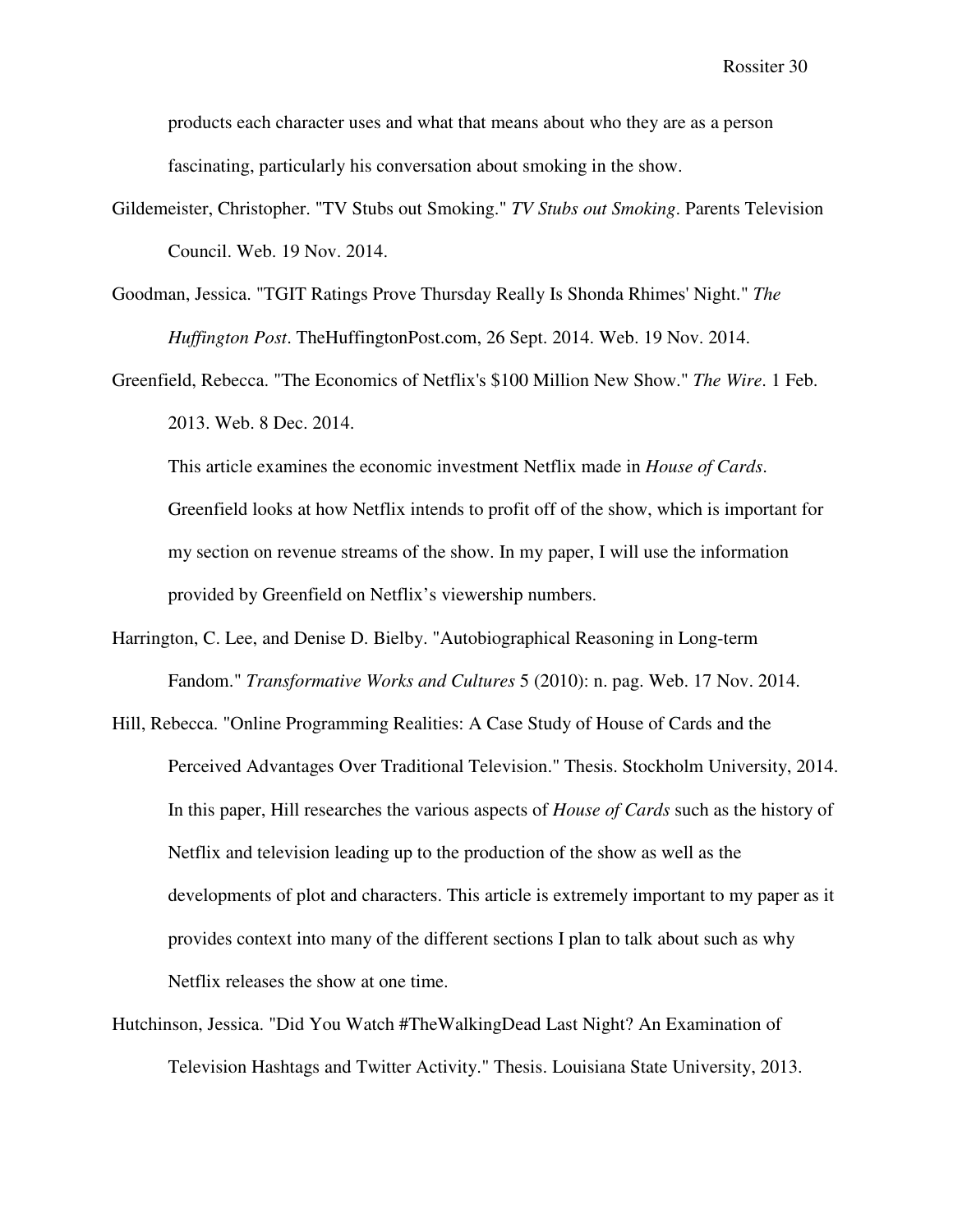Aug. 2013. Web. 18 Oct. 2014. <http://etd.lsu.edu/docs/available/etd-07082013- 144346/unrestricted/Hutchinson\_thesis.pdf>.

 This paper examines the role of television and Twitter activity with a particular focus on *The Walking Dead, Pretty Little Liars, Scandal,* and *Hannibal*. The discussion of marketing techniques of *Scandal* by using Twitter is particularly important for the current paper. Interestingly, almost twenty-five percent of eighteen to thirty-four year olds use social media such as Twitter to express feelings about what storylines they are viewing in their shows in real time as they are watching.

- Kallsen, Victoria. "Thank God It's "Shondaland": How Shonda Rhimes Dominates Thursday Nights." *Daily Campus*. Web. 8 Nov. 2014.
- Klarer, Mario. "Putting Television 'aside': Novel Narration in House of Cards." *Taylor & Francis Online* 12.2 (2014): 203-20. Web. 4 Mar. 2014.

 This article studies *House of Cards* narration techniques in relations to character development. While my paper will not focus on the asides by Frank, Klarer also examines the characters and the distribution of the show that will be useful. In particular, his discussion of the binging format of the show will be useful.

- Leonard, Andrew. "How Netflix Is Turning Viewers into Puppets." *Salon.com*. N.p., 1 Feb. 2013. Web. 30 Oct. 2014.
- McGee, Ryan. "House of Cards: "Chapter 12"." Review. Web blog post. *A.V. Club*. The Onion, 12 Apr. 2013. Web. 21 Nov. 2014.
- Mittell, Jason. "Narrative Complexity In Contemporary American Television." *The Velvet Light Trap* 58 (2006): 29-40. *Project MUSE*. Web. 15 Nov. 2014.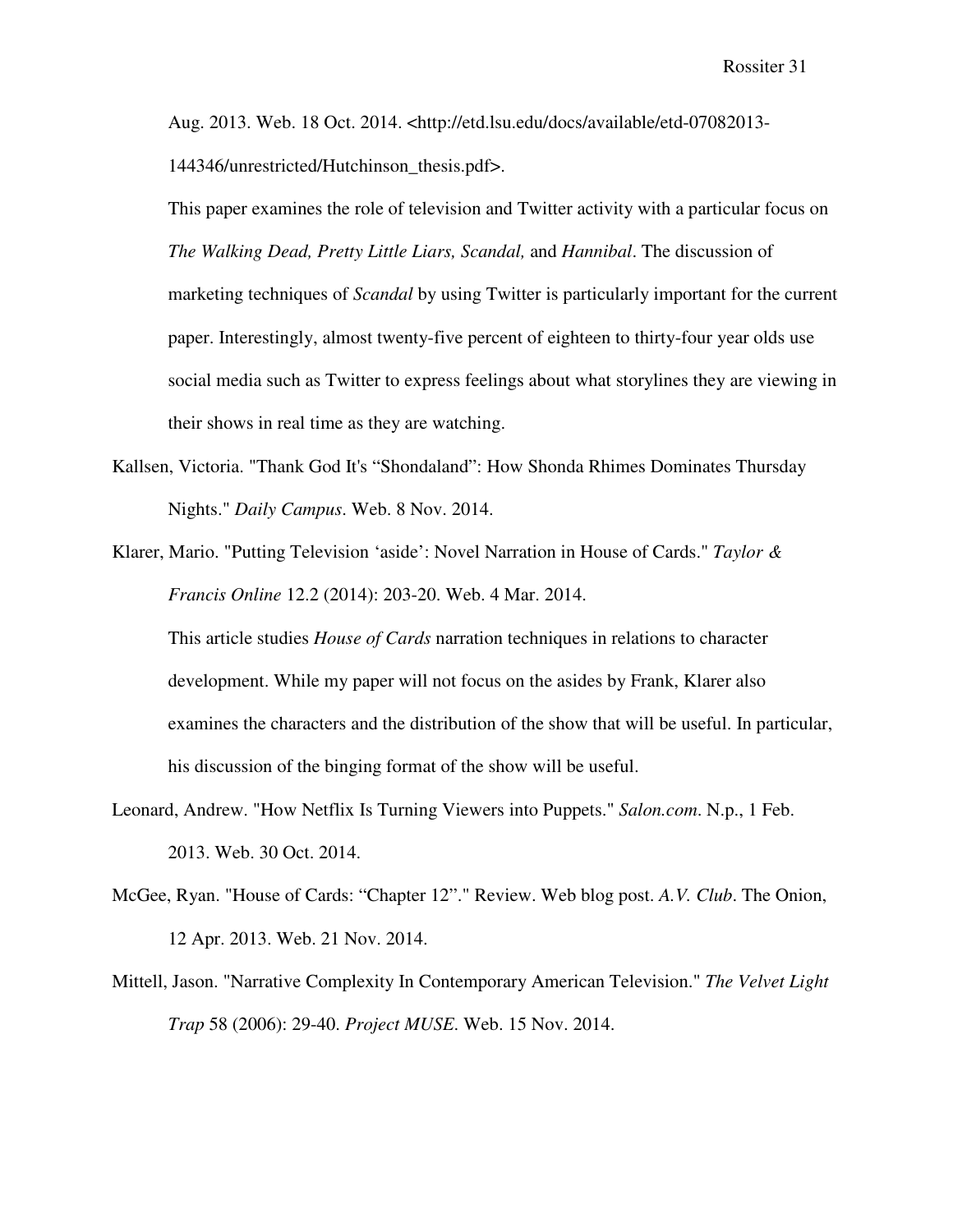Mittell is an important scholar of contemporary television. In this paper, he examines the history of American television and how that has developed more complex plots. A quote I particularly like is, "Audiences tend to embrace complex programs in much more passionate and committed terms than most conventional television" (32).

- Raghavan, Hari. ""Scandal": The Show That Twitter Built." *Business-2-Community*. 3 Oct. 2013. Web. 7 Oct. 2014.
- Rose, Steve. "As Seen on TV: Why Product Placement Is Bigger than Ever." *The Guardian*. 24 June 2014. Web. 15 Nov. 2014.
- Schiappa, Edward, and Peter Gregg. "Parasocial Relationships and Television: A Meta-Analysis of the Effects." *Mass Media Effects Research: Advances Through Meta-Analysis*. Ed. Mike Allen. London: Lawrence Erlbaum Associates, 2007. 301-14. Print.
- Smith, Chris. "Netflix Finds a New Way to Get You Even More Addicted to Its Shows." *BGR*. N.p., 8 Dec. 2014. Web. 08 Dec. 2014.
- Tencer, Daniel. "Netflix CEO: Broadcast TV Dead By 2030." *The Huffington Post*. N.p., 28 Nov. 2014. Web. 1 Dec. 2014.
- Vega, Tanzina. "A Show Makes Friends and History: 'Scandal' on ABC Is Breaking Barriers." *New York Times* 16 Jan. 2013. Web. 8 Dec. 2014.

 This article discusses how *Scandal* and Shonda Rhimes have become so successful particularly for the target demographics of 18-34 year olds. Vega's interview with Shonda Rhimes creates an understanding of how Rhimes thinks. I found the discussion of Black women in particular an interesting discussion about the problems, and future directions, of minorities on television.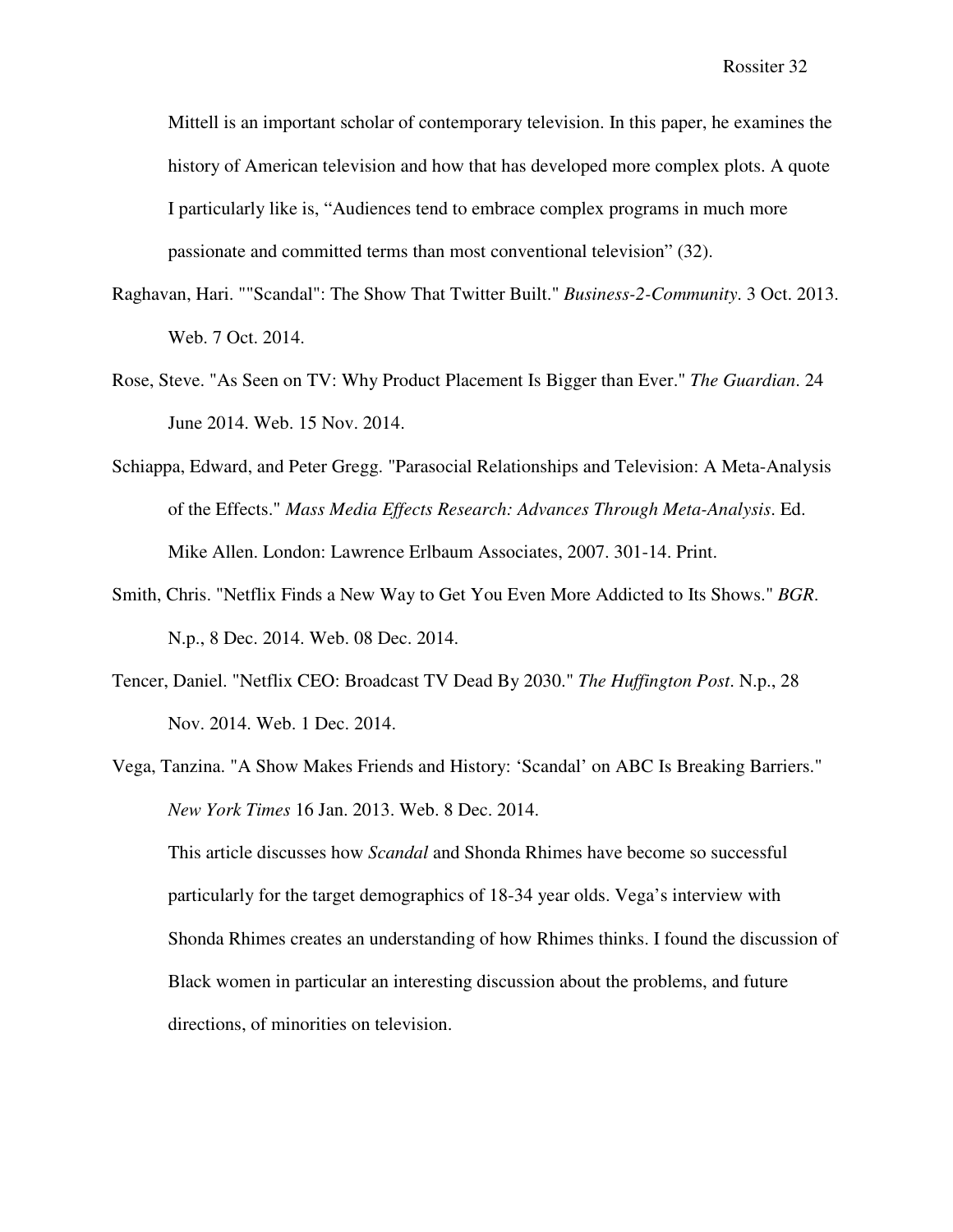- Wallenstein, Andrew. "'House of Cards' Binge-Watching: 2% of U.S. Subs Finished Entire Series Over First Weekend." *Variety*. Penske Media Corporation, 20 Feb. 2014. Web. 08 Dec. 2014.
- Williams, Raymond. *Television: Technology and Cultural Form*. New York: Schocken, 1975. Print.

 This book examines the history of television up until it was published in 1975 by discussing how plot and character development, advertising, and network are all aspects of the television medium. Particularly the discussions on advertising and serials are important to my discussion of *Scandal*. Even thought the book is now outdated, I found many of the discussions still very relevant to television today.

- Willimon, Beau. "Chapter 1." *House of Cards*. Dir. David Fincher. Netflix. 1 Feb. 2013. Television.
- Yahr, Emily. "'Scandal' Sex Scene Airs Right after 'It's the Great Pumpkin, Charlie Brown,' Making Parents Angry." *The Washington Post* 3 Nov. 2014. Web. 25 Nov. 2014. <http://www.washingtonpost.com/blogs/style-blog/wp/2014/11/03/scandal-sex-sceneairs-right-after-its-the-great-pumpkin-charlie-brown-making-parents-angry/>.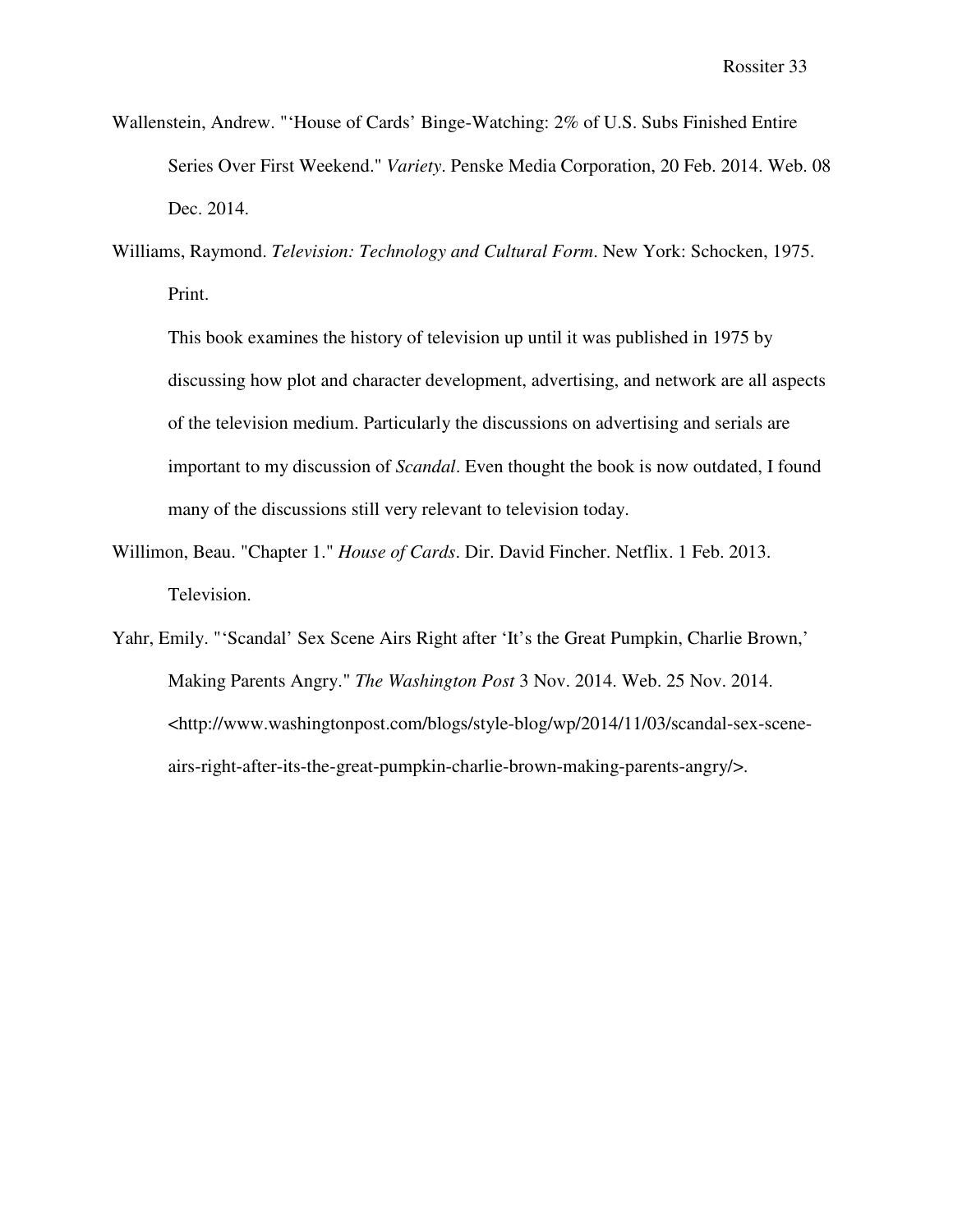## **Appendix:**

Before the fame of *Scandal*, Shonda tweeted about the ending of one of her shows, *Off the Map*, and the beginning of *Scandal*. The tweet was only retweeted 70 times with 70 favorites.



shonda rhimes @shondarhimes



← 13 ★

Very sad about losing Off The Map. Very excited about new show Scandal. ABC giveth and ABC taketh away...

6:07 PM - 13 May 2011

**70 RETWEETS 17 FAVORITES** 

Then, as she started become more famous, her tweets became more noticed. After the notorious New York Times article published an article in September about Shonda Rhimes and the trope of the angry Black Woman, Shonda tweeted her anger. Her tweet was retweeted 1.5 thousand times and was favorited by 2.1 thousand people.

shonda rhimes @shondarhimes · Sep 19

Wait. I'm" angry" AND a ROMANCE WRITER?!! I'm going to need to put down the internet and go dance this one out. Because ish is getting real.

 $47 - 1.5K$  $\pm 2.1K$  $\leftarrow$  $0<0$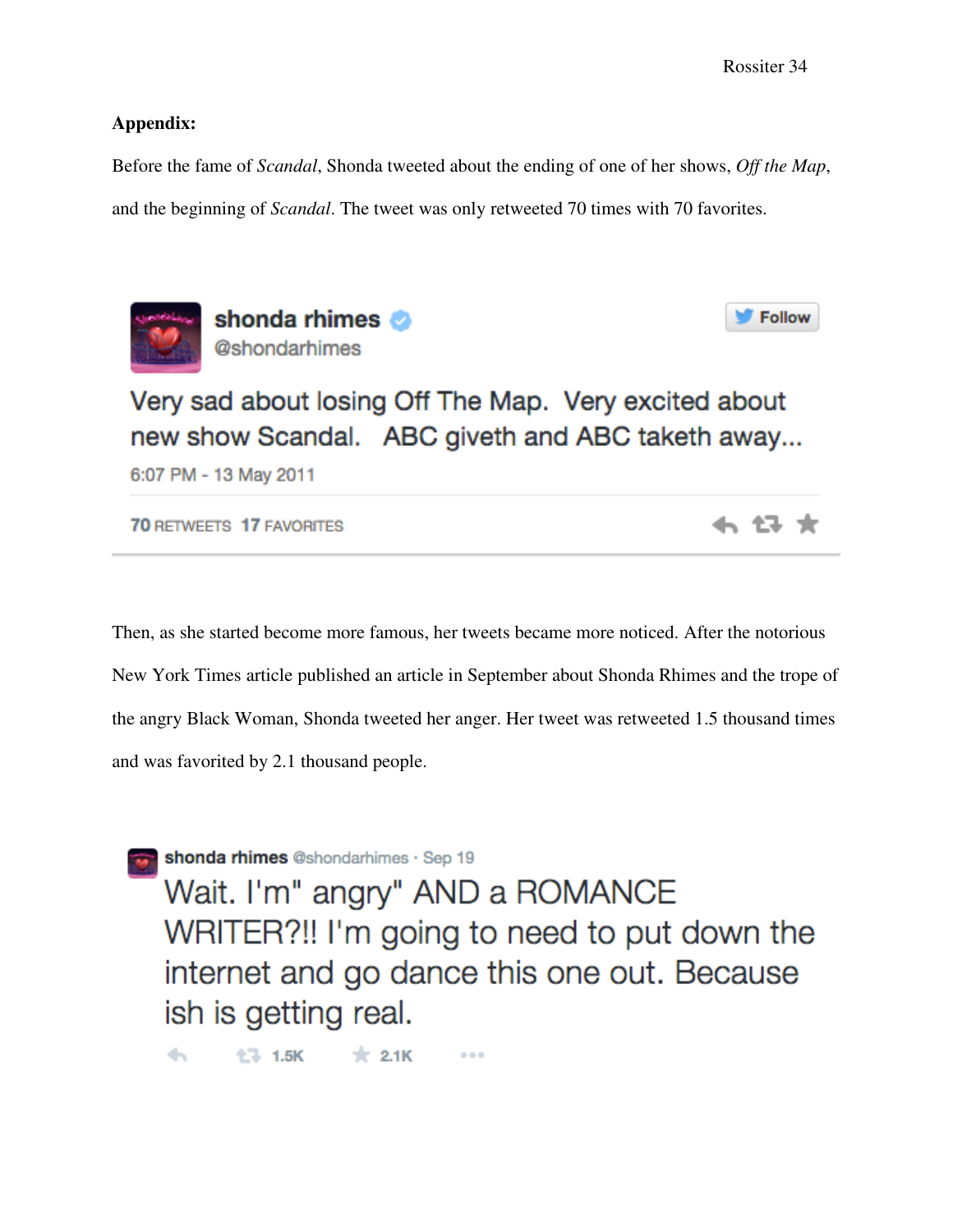On the season premiere of all three of her shows, Shonda thanked her viewers for watching. She

also used the marketing technique of #ShondaLand and #tgit.

| shonda rhimes @shondarhimes · Sep 25     |
|------------------------------------------|
| Thank you. If you have been with us      |
| watching any #ShondaLand show these past |
| seasons. Thank you. #tgit                |
| <b>◆ 七、1.3K ★ 2.8K</b><br>0.0.0          |

Last month, Shonda Rhimes trended on Yahoo showing her increasing popularity.

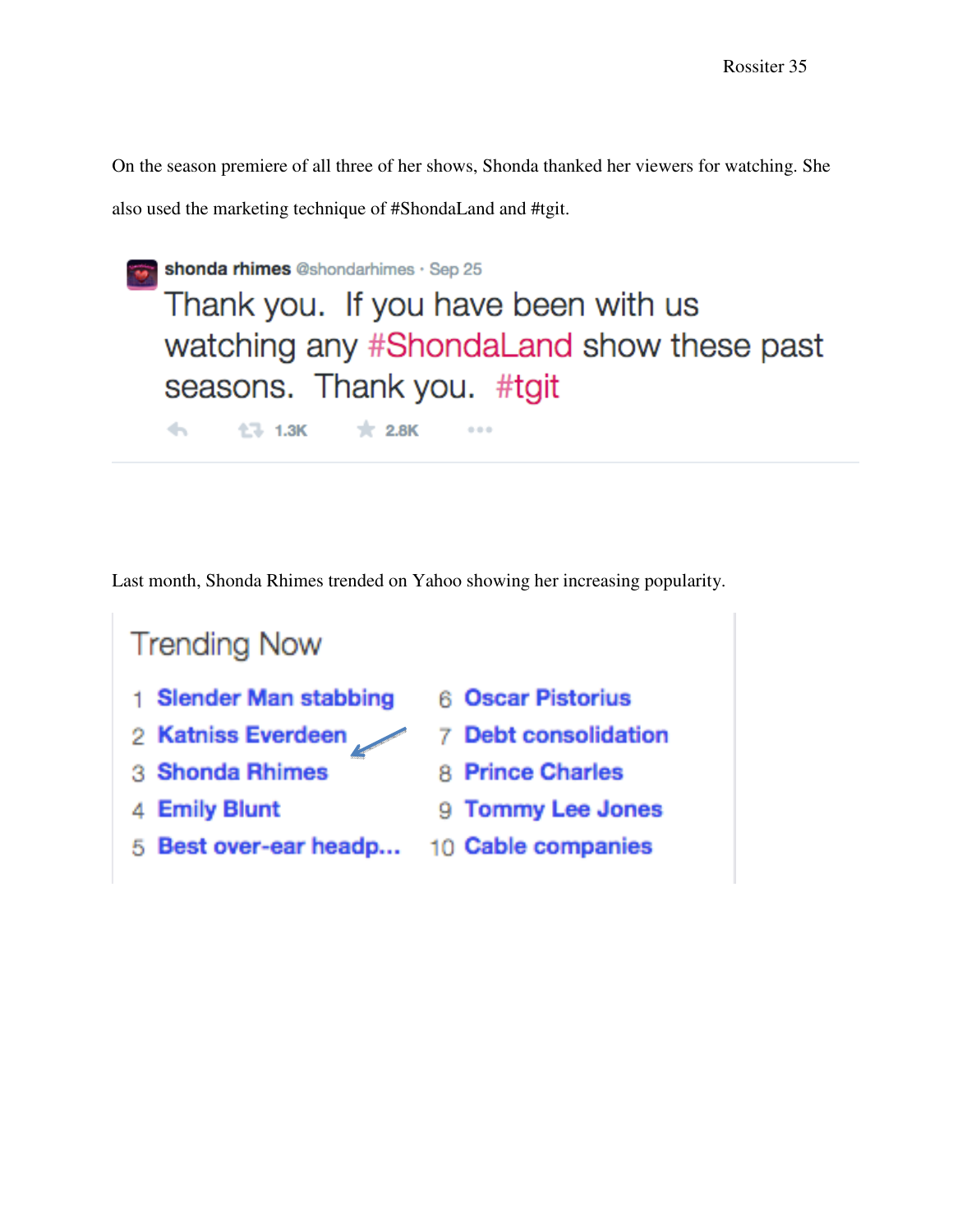According to Upworthy.com, one of the three things the Internet cares about is live-tweeting

*Scandal*.



Product Placement in Scandal – HTC 8X, high end